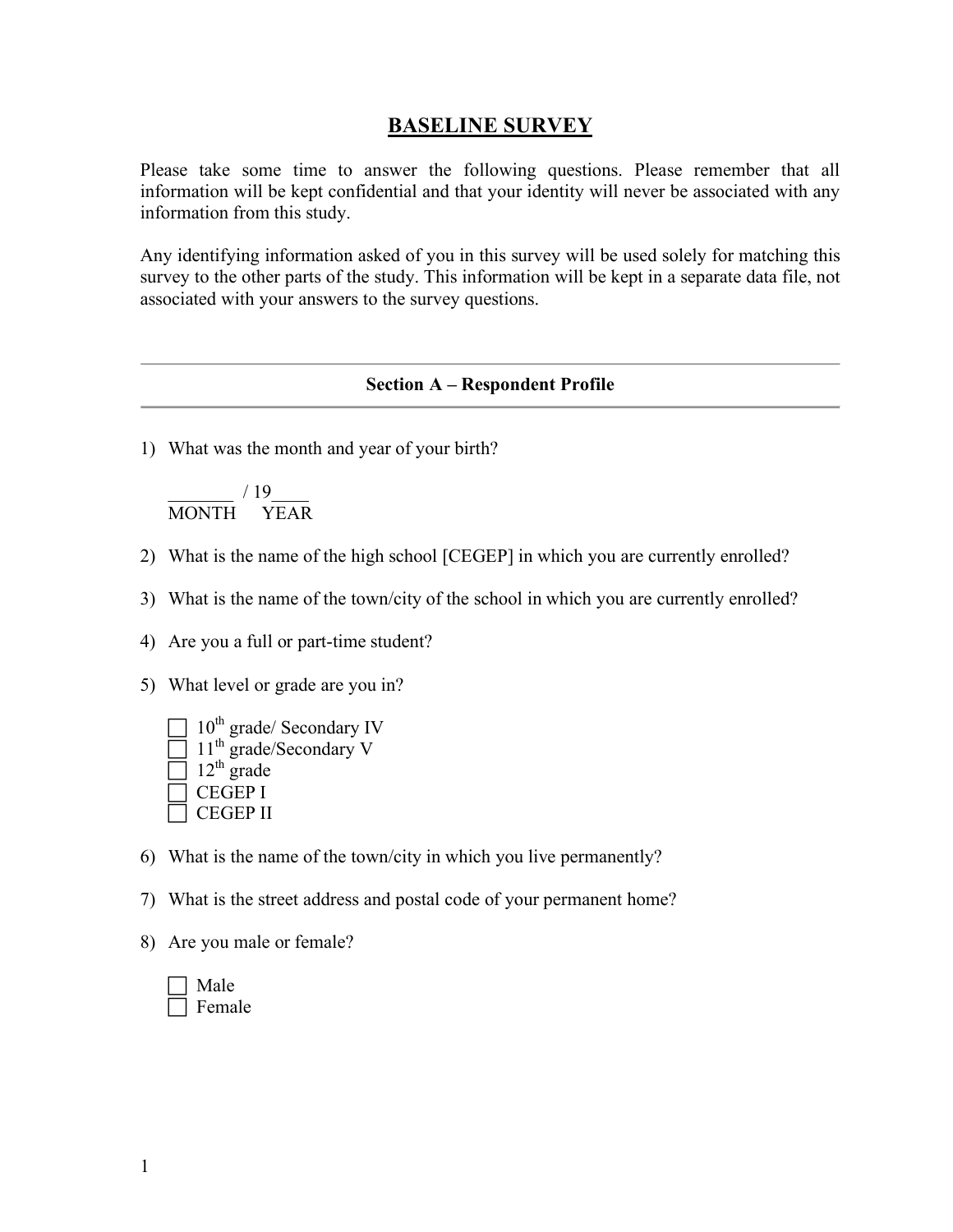#### **Section B – Background and Demographics**

Now, a few questions about your background:

1) Are you a Canadian citizen?

| Yes, by birth $\rightarrow$ Skip to question 3<br>Yes, I immigrated to Canada from another country and became a Canadian citizen<br>$\rightarrow$ Skip to question 3 |
|----------------------------------------------------------------------------------------------------------------------------------------------------------------------|
| No, I immigrated to Canada and am not a citizen                                                                                                                      |
| 2) What is your immigration status in Canada? Mark only one                                                                                                          |
| Landed immigrant/permanent resident: year of landing ______<br>Refugee: year of arrival<br>Student<br>Work permit<br>Other, please specify                           |
| 3) What is the language that you first learned as a child and still understand?                                                                                      |
| English<br>French<br>Other, please specify                                                                                                                           |
| 4) What language do you speak most often at home?                                                                                                                    |
| English<br>French                                                                                                                                                    |
| 5) What language(s) do you speak well enough to conduct a conversation? Mark all that<br>apply                                                                       |
| English<br>French                                                                                                                                                    |

 $\Box$  Other, please specify  $\Box$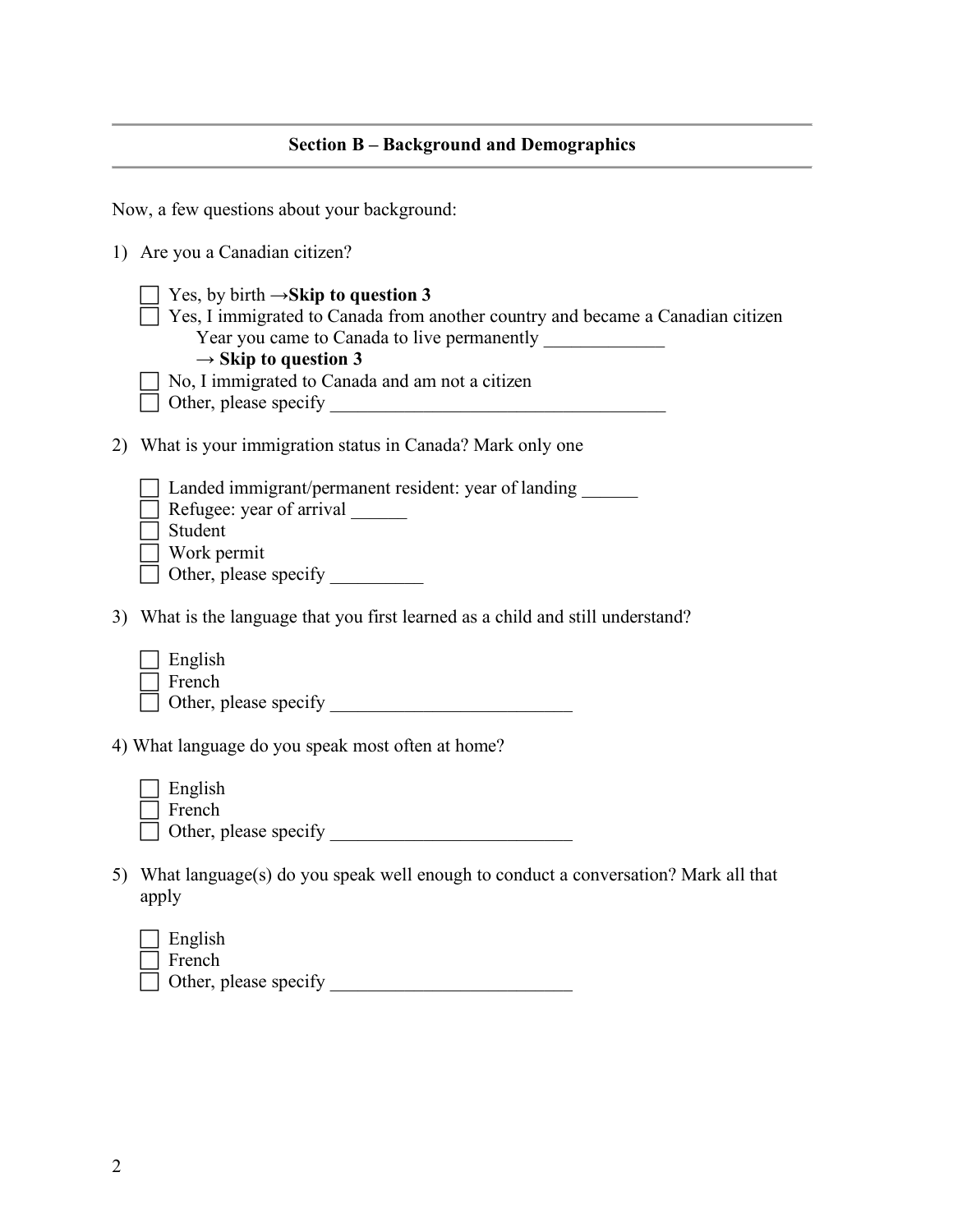6) What language(s) do you speak well enough to work in? Mark all that apply

|     | English<br>French<br>Other, please specify                                                                                                                                                                                                                                                                                                                                                  |
|-----|---------------------------------------------------------------------------------------------------------------------------------------------------------------------------------------------------------------------------------------------------------------------------------------------------------------------------------------------------------------------------------------------|
| 7). | Do you identify yourself as an aboriginal person?                                                                                                                                                                                                                                                                                                                                           |
|     | No<br>Yes,<br>North American Indian<br>Métis<br>Inuit<br>Other, please specify                                                                                                                                                                                                                                                                                                              |
|     | 8) Are you a Treaty Indian or a Registered Indian as defined by the Indian Act of Canada?                                                                                                                                                                                                                                                                                                   |
|     | N <sub>0</sub><br>Yes, Treaty Indian or Registered Indian<br>I don't know                                                                                                                                                                                                                                                                                                                   |
| 9). | Are you a member of an Indian Band/First Nation?                                                                                                                                                                                                                                                                                                                                            |
|     | No<br>Yes, member of an Indian Band/First Nation<br>Specify the Indian Band/First Nation<br>I don't know                                                                                                                                                                                                                                                                                    |
|     | 10) Who usually lives with you? Include those who may be away for reasons such as<br>attending school, visiting others or traveling. Mark all that apply.                                                                                                                                                                                                                                   |
|     | Nobody else/ I live alone<br>Birth mother<br>Step mother, adoptive mother, or foster mother<br>Birth father<br>Step father, adoptive father, or foster father<br>Your sister(s) or brother(s) (includes step-, half-, and adopted)<br>Your partner (e.g., spouse, girlfriend or boyfriend)<br>Your own child(ren)<br>Grandparent(s)<br>Other relatives (e.g., mother-in-law, uncle, cousin) |
|     | Non-relatives (e.g., friends, housemates, other students)                                                                                                                                                                                                                                                                                                                                   |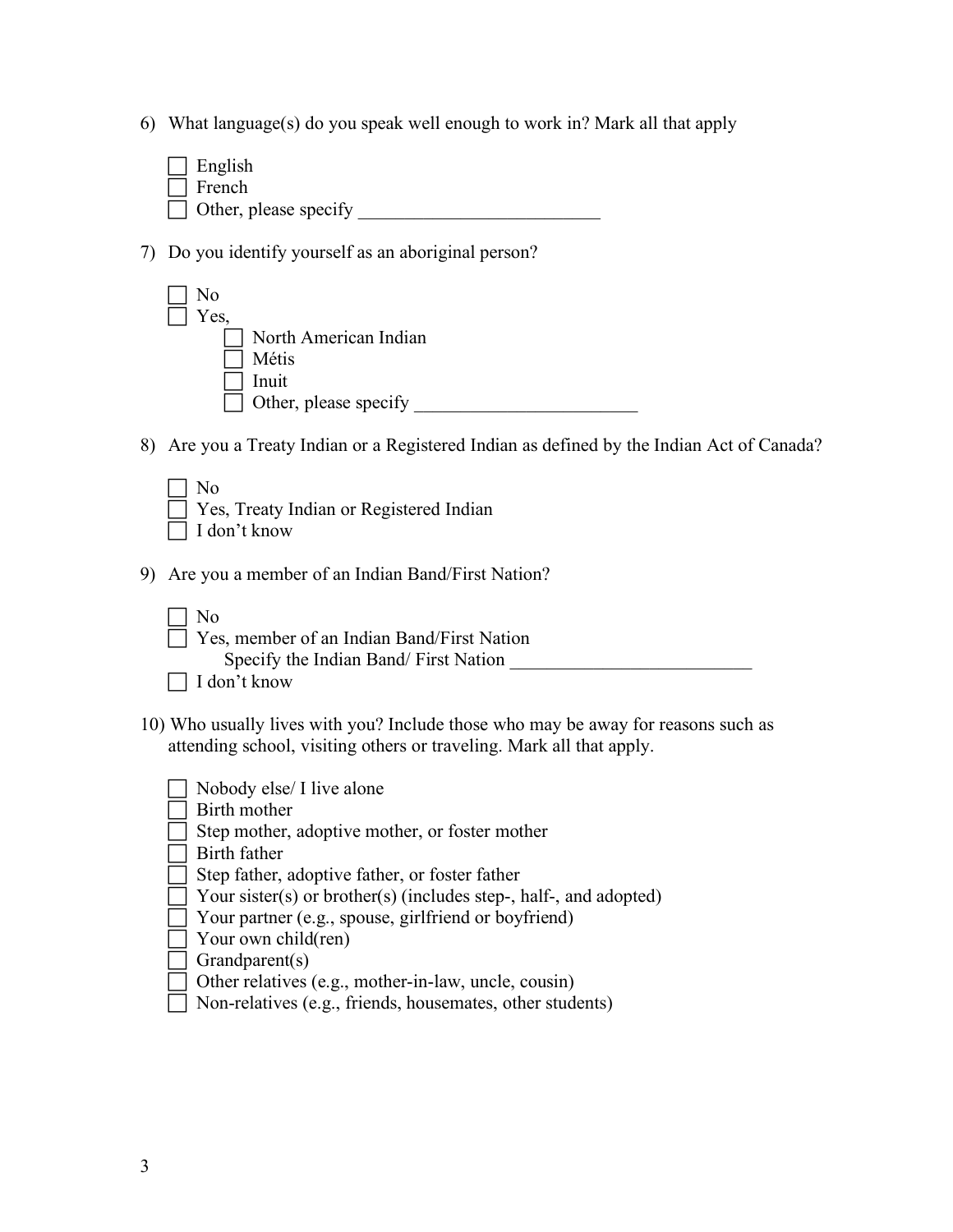- 11) Think of the person who was your primary female guardian most of the time during high school [and CEGEP]. Was it your:
	- Birth Mother Stepmother Adoptive Mother Foster Mother Grandmother
	- $\Box$  Other Specify
	- $\Box$  Had no female guardian  $\rightarrow$  **Skip to question 13**
- 12) What is the highest level of education your primary female guardian completed?
	- Less than High School Diploma
	- $\overline{\hspace{0.1cm}}$  High School Diploma or equivalent
	- Trade/Vocational Diploma or Certificate, Apprenticeship
	- Community College or CEGEP Diploma or Certificate
	- Private business school or training institute Certificate or Diploma
	- University Bachelor's Degree (e.g., B.A., B.Sc., B.A.Sc., B.Ed.)
	- Graduate level Diploma or Certificate above Bachelor's degree
	- $\Box$  Other, please specify
- 13) Think of the person who was your primary male guardian most of the time during high school [and CEGEP]. Was it your:
	- Birth Father
	- Stepfather
	- Adoptive Father
	- Foster Father
	- Grandfather
	- $\Box$  Other Specify
	- $\Box$  Had no male guardian  $\rightarrow$  **Skip to section** C
- 14) What is the highest level of education your primary male guardian completed?
	- Less than High School Diploma
	- High School Diploma or equivalent
	- Trade/Vocational Diploma or Certificate, Apprenticeship
	- Community College or CEGEP Diploma or Certificate
	- Private business school or training institute Certificate or Diploma
	- University Bachelor's Degree (e.g., B.A., B.Sc., B.A.Sc., B.Ed.)
	- Graduate level Diploma or Certificate above Bachelor's degree
	- Other, please specify \_\_\_\_\_\_\_\_\_\_\_\_\_\_\_\_\_\_\_\_\_\_\_\_\_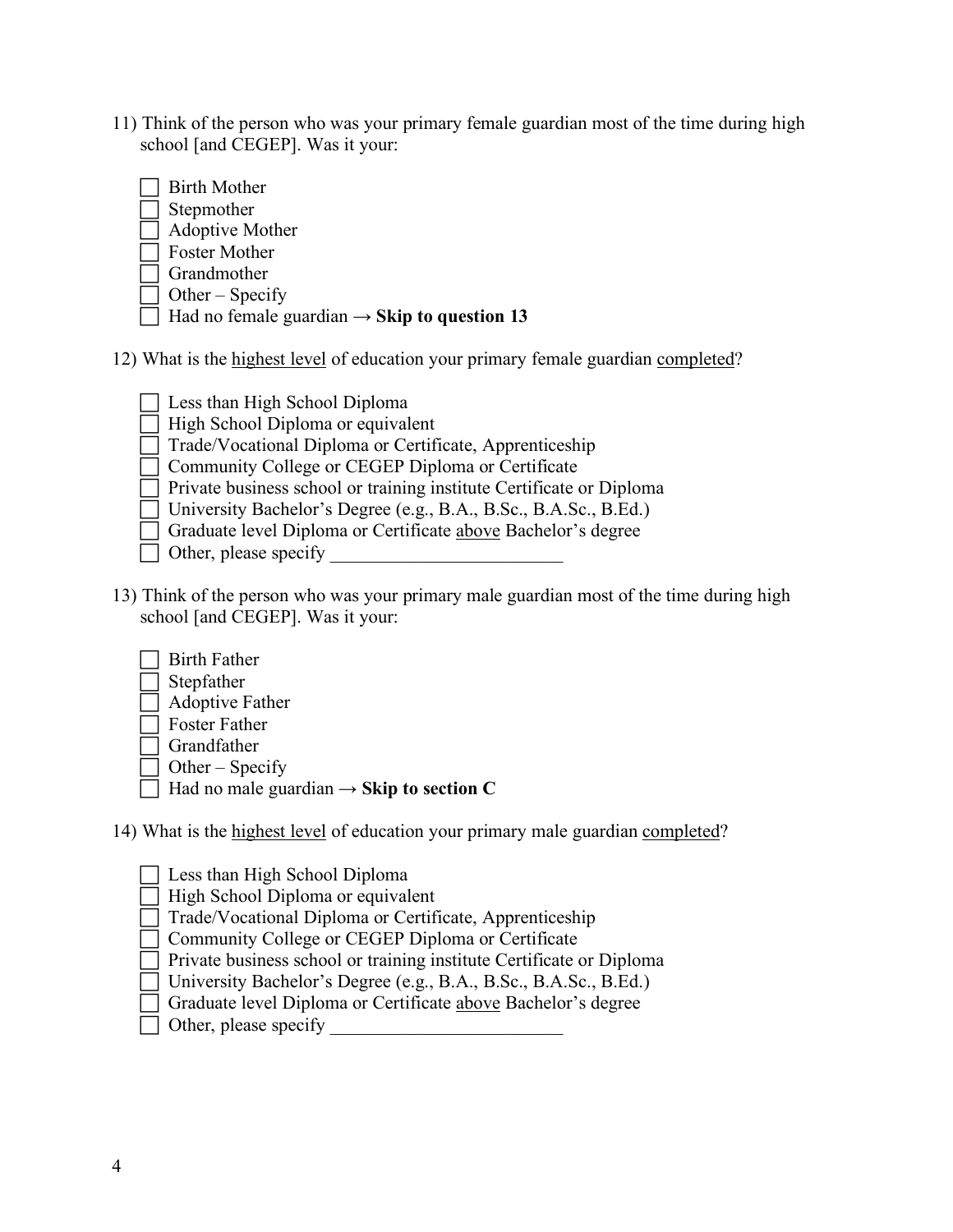The next questions are about your health.

1) Do you have any difficulty hearing seeing, communicating, walking, climbing stairs, bending, learning or doing any similar activities?

| Never     |
|-----------|
| Sometimes |
| Often     |

2) Does a physical condition reduce the amount or the amount of the kind of activity you can do … at home?



3) … at work?

| Never     |
|-----------|
| Sometimes |
| Often     |

4) … at school?

| Never     |
|-----------|
| Sometimes |
| Often)    |

5) … in other activities, for example, transportation or leisure?

| Never     |
|-----------|
| Sometimes |
| Often     |

6) Does a mental condition or learning disability reduce the amount or the amount of the kind of activity you can do … at home?

| Never     |
|-----------|
| Sometimes |
| Offen)    |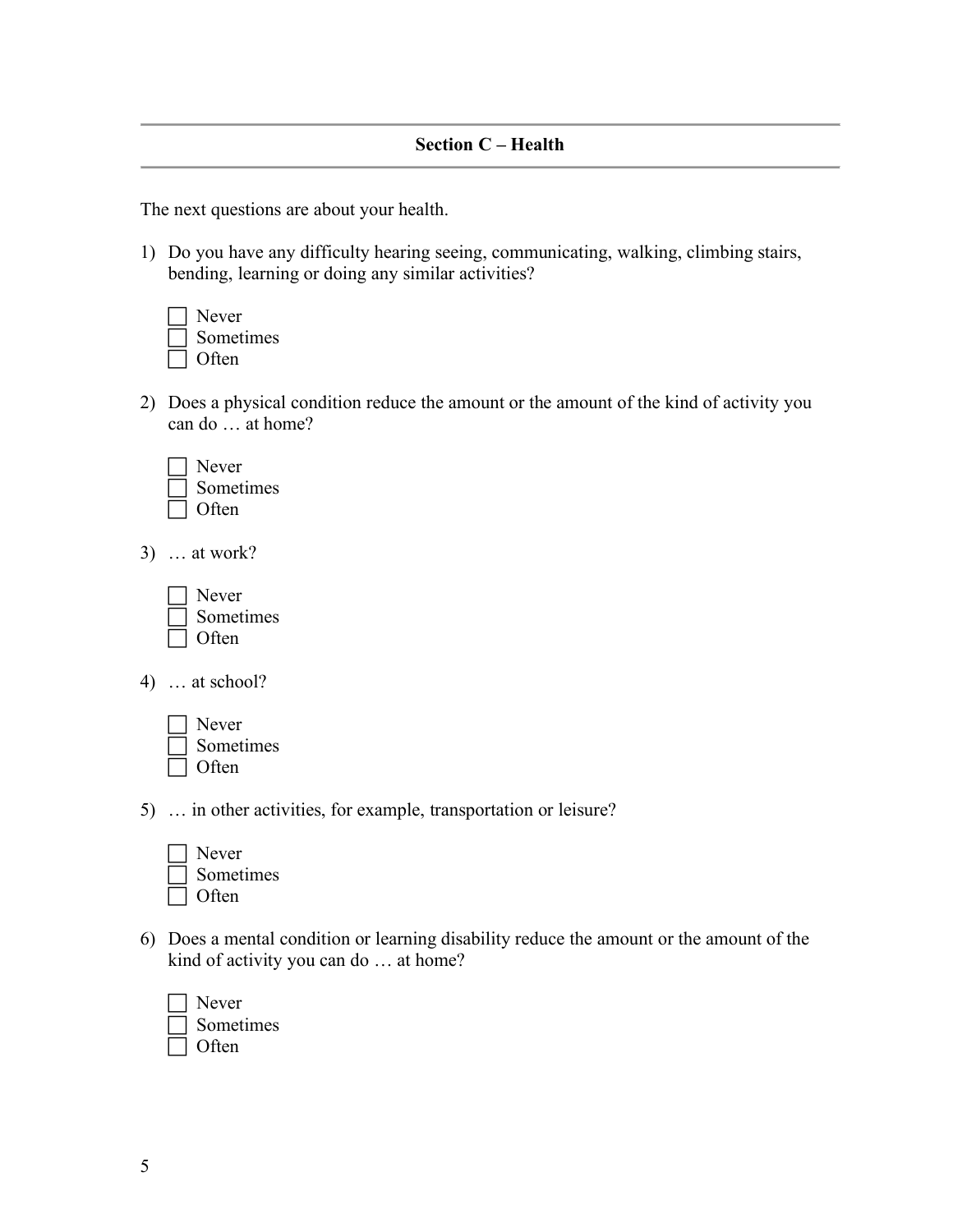| 1                                                                                           | 2 | 3 | 4 | 5 | 6 | 7 |
|---------------------------------------------------------------------------------------------|---|---|---|---|---|---|
| 10) How physically fit are you?<br>Please mark the answer closest to your level of fitness. |   |   |   |   |   |   |
| Never<br>Sometimes<br>Often                                                                 |   |   |   |   |   |   |
| 9)  in other activities, for example, transportation or leisure?                            |   |   |   |   |   |   |
| Never<br>Sometimes<br>Often                                                                 |   |   |   |   |   |   |
| $8)$ at school?                                                                             |   |   |   |   |   |   |
| Never<br>Sometimes<br>Often                                                                 |   |   |   |   |   |   |
|                                                                                             |   |   |   |   |   |   |



Couch potato

11) Please indicate how much you agree with the following statements. *Mark one box for each row*.

|                                                                    | Strongly<br>Disagree | Disagree | Agree | Strongly<br>Agree |
|--------------------------------------------------------------------|----------------------|----------|-------|-------------------|
| - I'm generally a very athletic person.                            |                      |          |       |                   |
| - I am stronger than most people I know.                           |                      |          |       |                   |
| - I am not very good at sports.                                    |                      |          |       |                   |
| - I avoid activities where I might be<br>embarrassed.              |                      |          |       |                   |
| - I worry that I might be taken advantage<br>of by a sales person. |                      |          |       |                   |
| - I believe I could defend myself if<br>someone attacked me.       |                      |          |       |                   |
| - I have a high tolerance for pain.                                |                      |          |       |                   |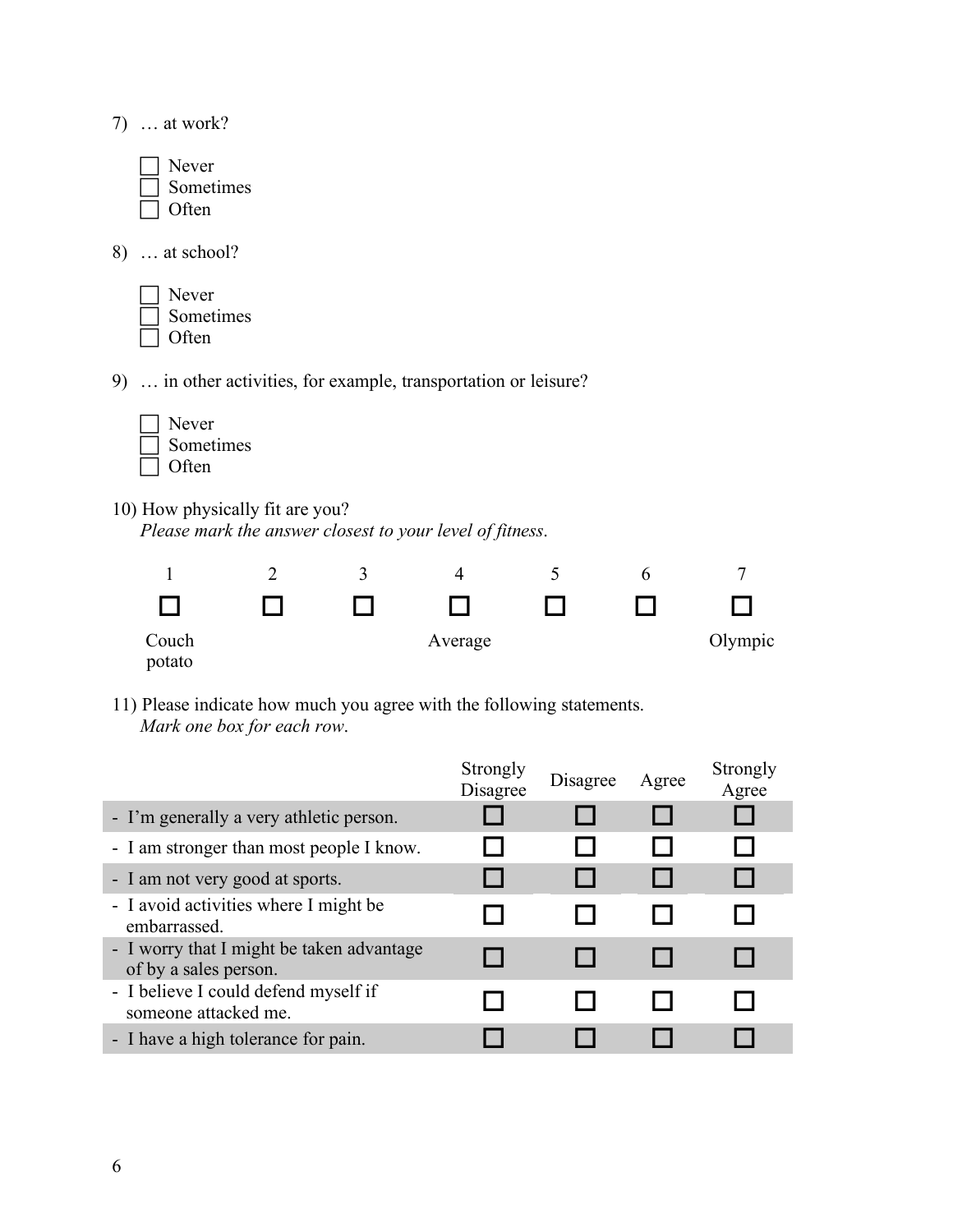#### **Section D – Education: Current, Aspirations, Attitudes**

1) In your last year of high school, what was your overall grade average, as a percentage?

| 90% to 100%      |
|------------------|
| 80% to 89%       |
| 70% to 79%       |
| $60\%$ to $69\%$ |
| 55% to 59%       |
| 50% to 54%       |
| Less than 50%    |

The next few questions ask you to evaluate your various skills.

How would you rate your

2) ... ability to use a computer? For example, using software applications, programming, or using a computer to find or process information.



3) ... writing abilities? For example, writing to get across information or ideas to others, or editing writing to improve it.



4) ... reading abilities? For example, understanding what you read and identifying the most important issues, or using written material to find information.

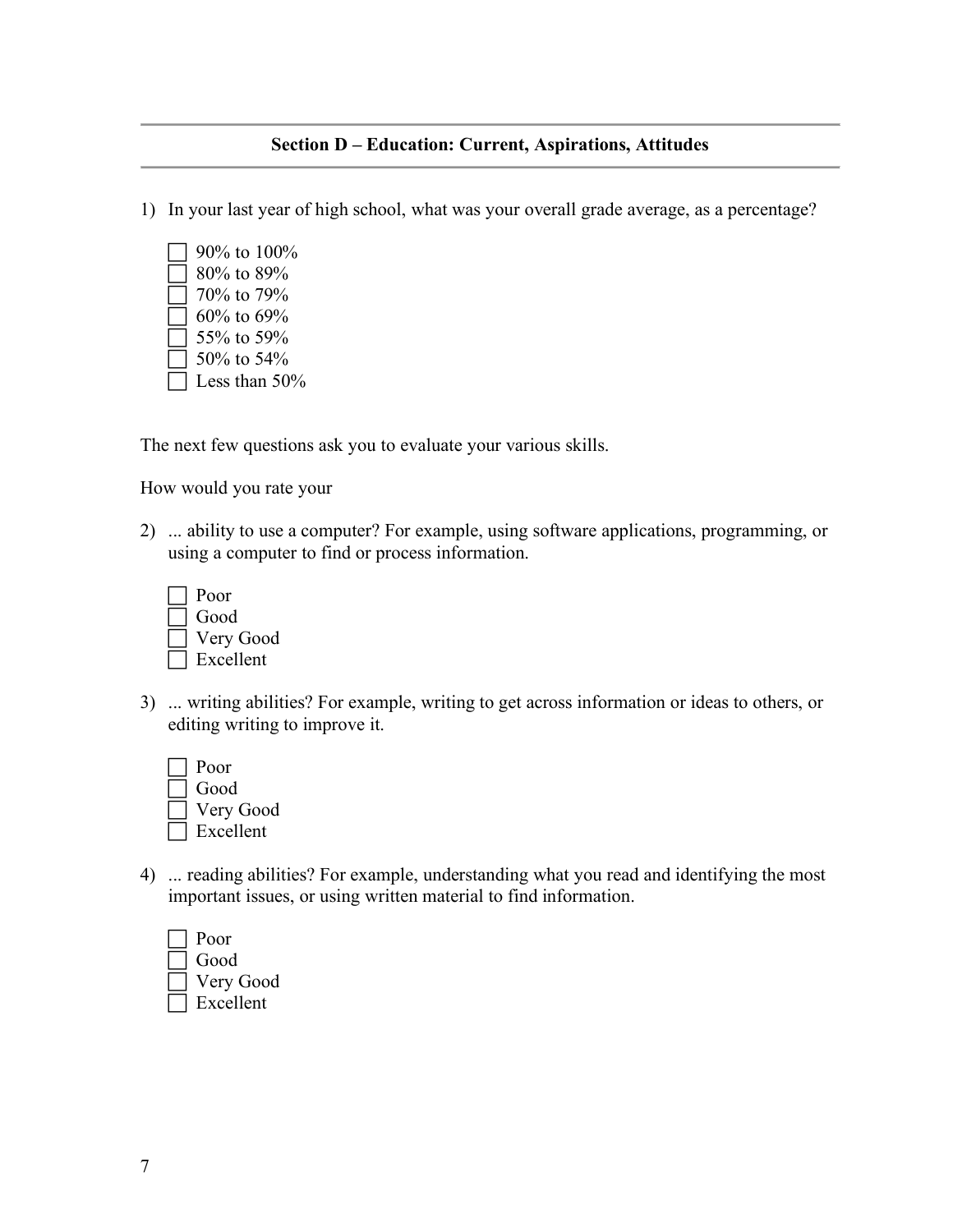- 5) ... oral communication abilities? For example, explaining ideas to others, speaking to an audience, or participating in discussions.
	- Poor Good Very Good Excellent
- 6) ... ability to solve new problems? For example, identifying problems and possible causes, planning strategies to solve problems, or thinking of new ways to solve problems.

| Poor      |
|-----------|
| Good      |
| Very Good |
| Excellent |

7) ... mathematical abilities? For example, using formulas to solve problems, interpreting graphs or tables, or using math to figure out practical things in everyday life.

| Poor      |
|-----------|
| Good      |
| Very Good |
| Excellent |

Do you agree or disagree with the following statements:

8) My family has encouraged me to stay in high school [CEGEP].

| <b>Strongly Disagree</b> |
|--------------------------|
| Disagree                 |
| Agree                    |
| <b>Strongly Agree</b>    |

9) I feel obligated to financially support my family after I finish my schooling.

| <b>Strongly Disagree</b> |
|--------------------------|
| Disagree                 |
| Agree                    |
| <b>Strongly Agree</b>    |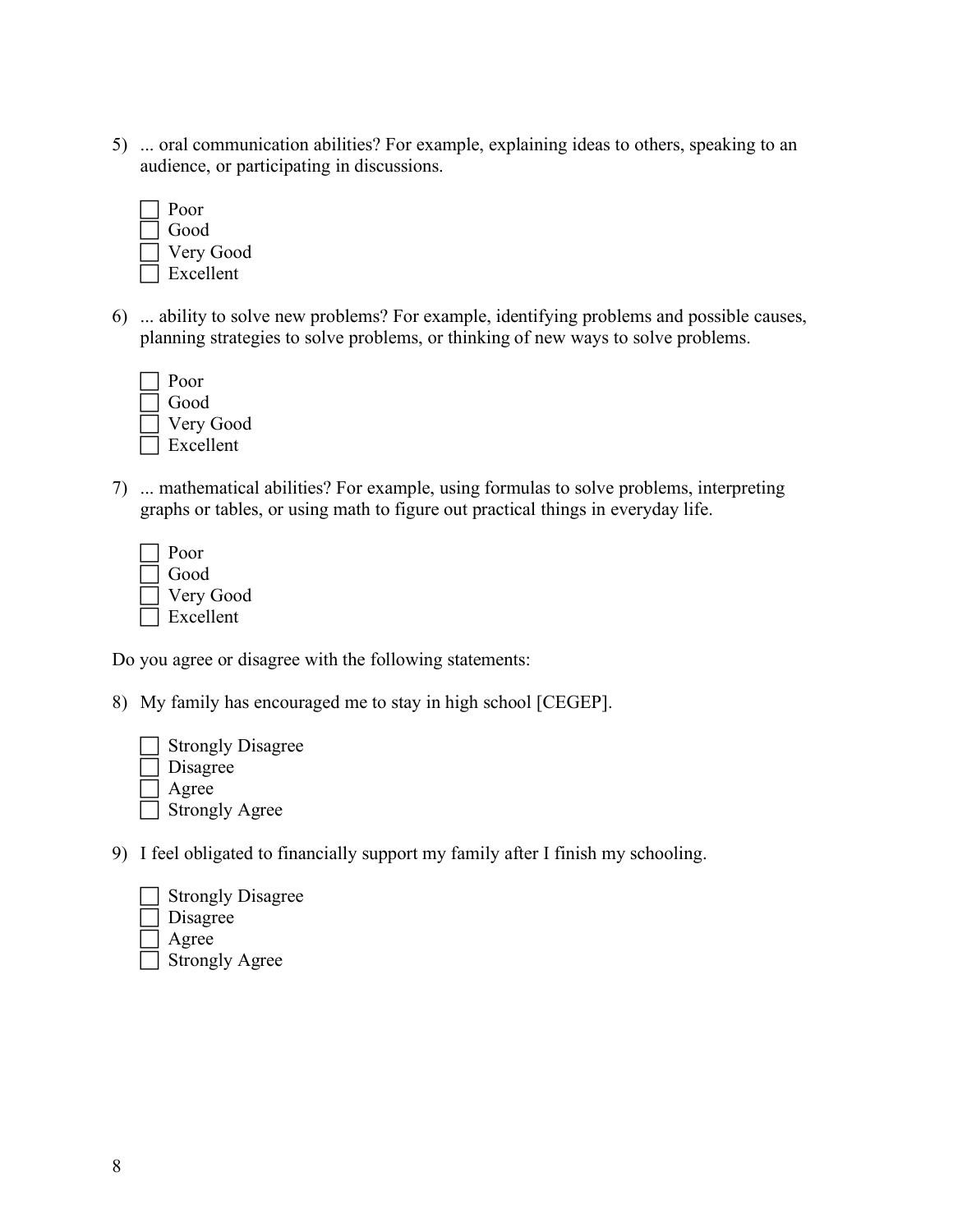10) I feel obligated to financially support my family while I am still in school.

| <b>Strongly Disagree</b> |
|--------------------------|
| Disagree                 |
| Agree                    |
| <b>Strongly Agree</b>    |

11) My family expects me to do well in high school [CEGEP].

| <b>Strongly Disagree</b> |
|--------------------------|
| Disagree                 |
| Agree                    |
| <b>Strongly Agree</b>    |

12) My family expects me to go to community college, CEGEP, trade school or a registered apprenticeship program, and do well [delete for CEGEP].

| <b>Strongly Disagree</b> |
|--------------------------|
| Disagree                 |
| Agree                    |
| <b>Strongly Agree</b>    |

13) My family expects me to go to university and do well.

| <b>Strongly Disagree</b> |
|--------------------------|
| Disagree                 |
| Agree                    |
| <b>Strongly Agree</b>    |

14) People in my community are counting on me to do well in school.

| <b>Strongly Disagree</b> |
|--------------------------|
| Disagree                 |
| Agree                    |
| <b>Strongly Agree</b>    |

15) Most of my friends are not in or will not go to community college, CEGEP, trade school or a registered apprenticeship program.

| <b>Strongly Disagree</b> |
|--------------------------|
| Disagree                 |
| Agree                    |
| <b>Strongly Agree</b>    |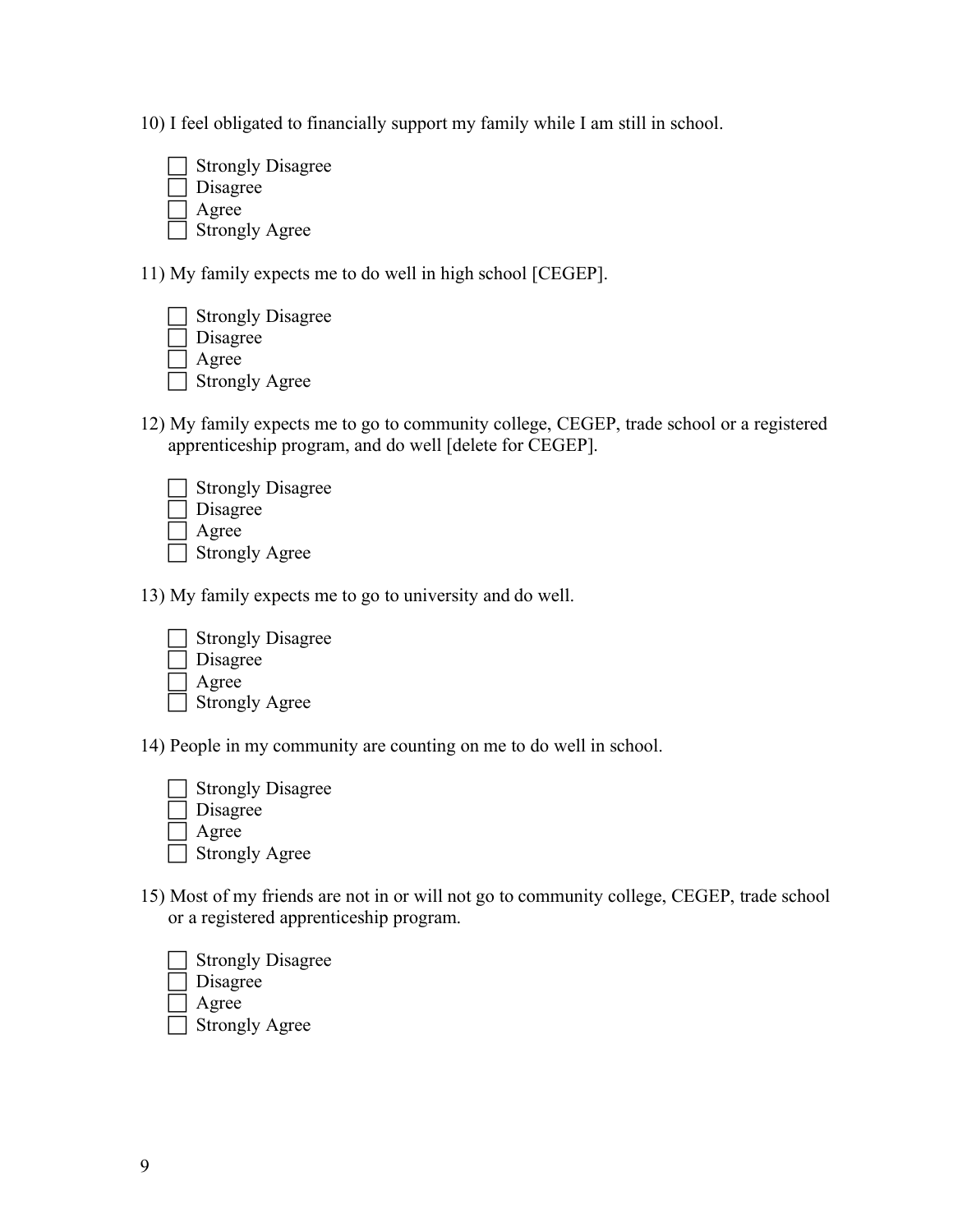16) Most of my friends will not go to university.

| <b>Strongly Disagree</b> |
|--------------------------|
| Disagree                 |
| Agree                    |
| <b>Strongly Agree</b>    |

17) Going to community college, CEGEP, trade school or a registered apprenticeship program will make a difference in my life.

| <b>Strongly Disagree</b> |
|--------------------------|
| Disagree                 |
| Agree                    |
| <b>Strongly Agree</b>    |

18) Going to university will make a difference in my life.

| <b>Strongly Disagree</b> |
|--------------------------|
| Disagree                 |
| Agree                    |
| <b>Strongly Agree</b>    |

19) The next questions ask about your plans for your future education. As things stand now, what is the highest level of education you **think** you will get?

Less than a high school diploma

- High school diploma or graduation equivalency [delete first two for CEGEP]
- Some post-secondary (but NO certificate, diploma or degree)
- $\Box$  Private business school or commercial school diploma or certificate
- Community College, CEGEP, trade/vocational certificate or diploma or registered apprenticeship
- University bachelor's degree (e.g., BA, BSc, B.Ed.)
- $\Box$  University first professional degree (e.g., medicine, dentistry, veterinary medicine, law, optometry, divinity)
- University Master's degree or Ph.D
- $\Box$  Other Specify

20) What is the highest level of education you would **like** to get?

- $\Box$  Less than a high school diploma
- High school diploma or graduation equivalency [delete first two for CEGEP]
- $\Box$  Some post-secondary (but NO certificate, diploma or degree)
- Private business school or commercial school diploma or certificate
- Community College, CEGEP, trade/vocational certificate or diploma or registered apprenticeship
- University bachelor's degree (e.g., BA, BSc, B.Ed.)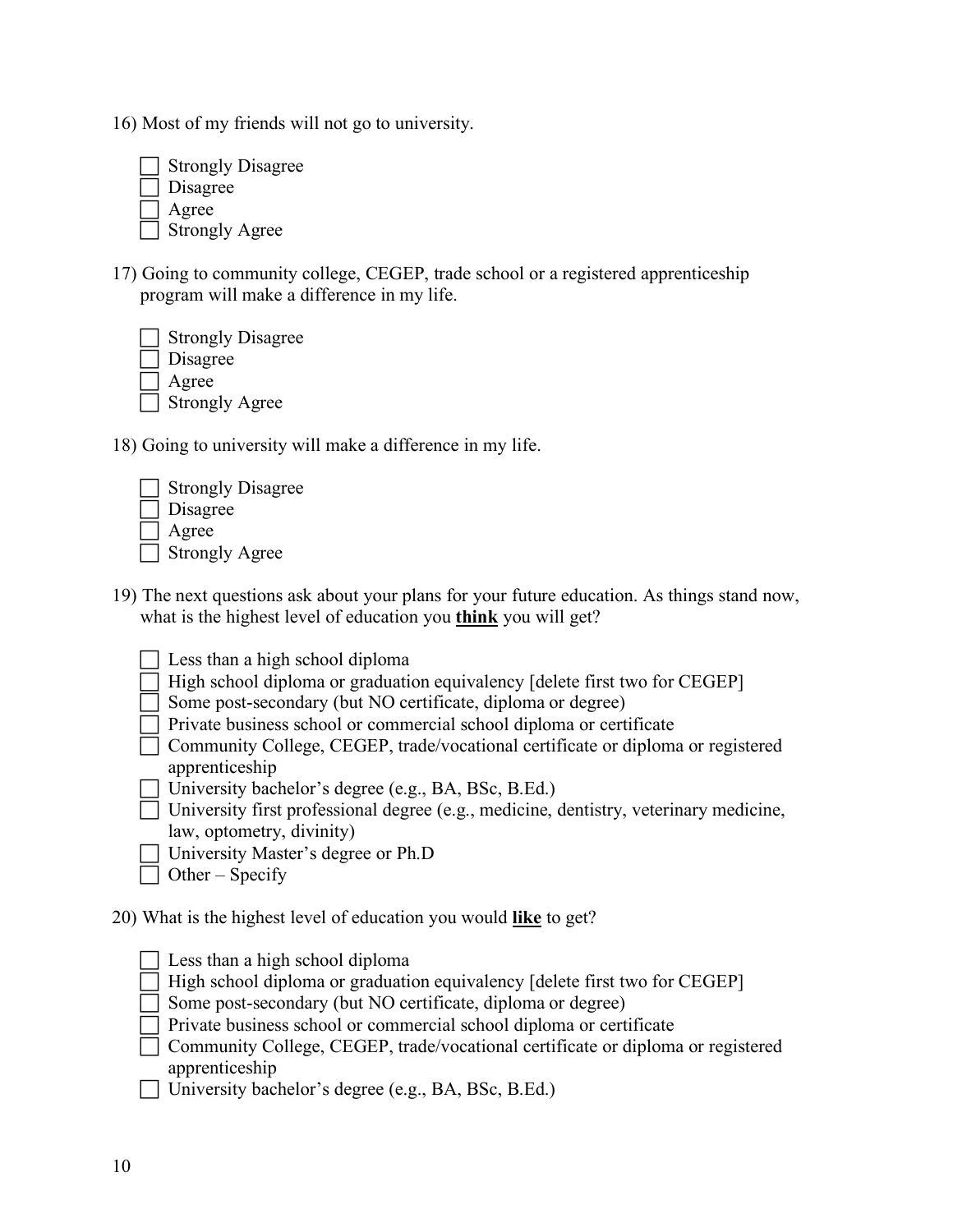$\Box$  University first professional degree (e.g., medicine, dentistry, veterinary medicine, law, optometry, divinity)

- University Master's degree or Ph.D
- $\Box$  Other Specify
- 21) Is there anything standing in your way of going as far in school as you would like to go? Mark up to 3.
	- $\Box$  No YES  $\Box$  Financial situation (need to work / costs too much) Not able to get into program/marks too low / not accepted  $\Box$  Not enough interest or motivation Want to stay close to home  $\Box$  Takes too long Want to work Caring for own children Own health Not sure what to do Other – Specify

22) How likely is it that you will drop out of your current school before graduation?



23) In the last two years, has anyone at school helped you find information about jobs you may be interested in when you finish all your schooling?

24) In the last two years at school, did you…

... meet with a school counsellor about your future education or work?

... complete a questionnaire to find out about your interests or abilities?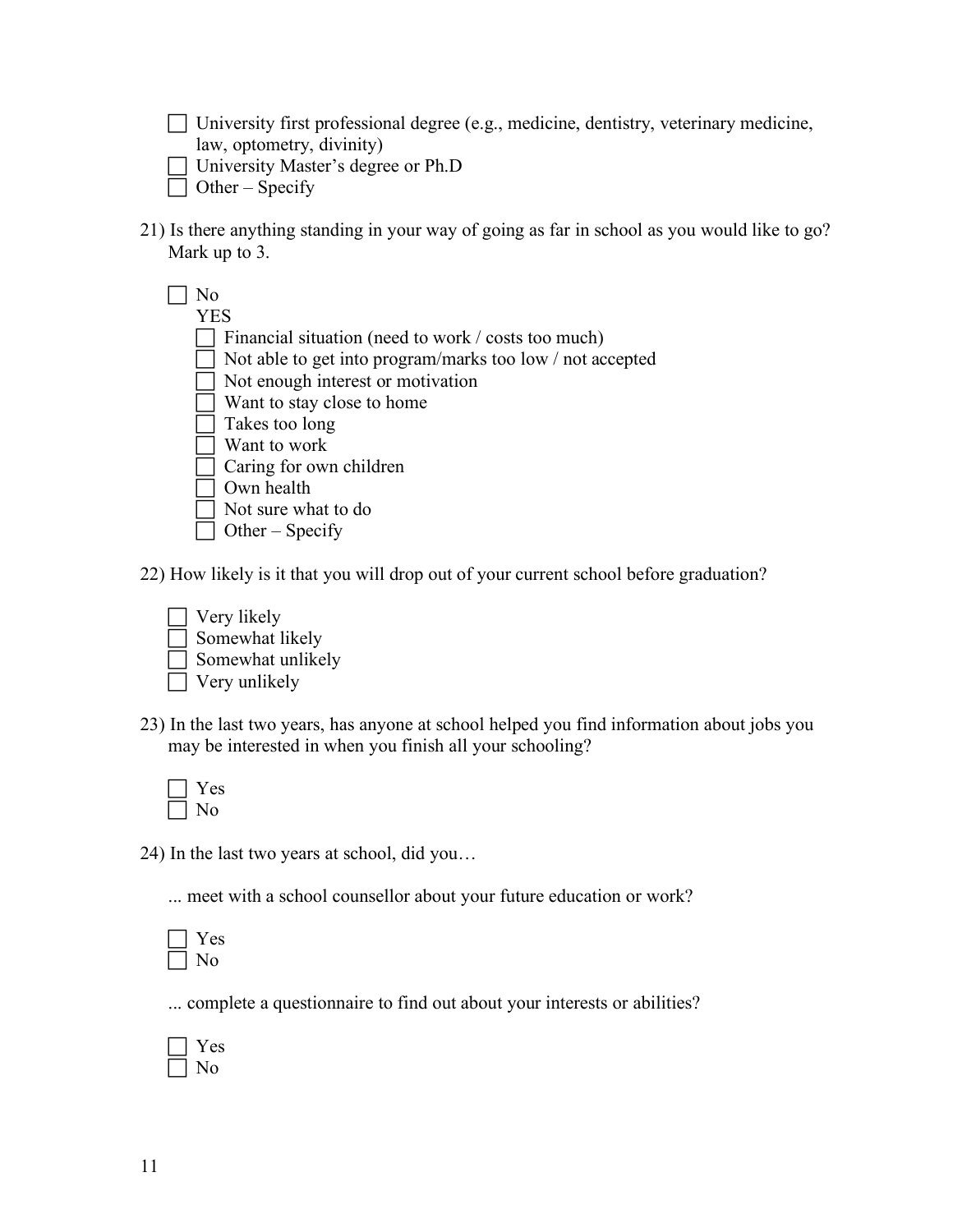... obtain any information on student financing, such as student loans or grants?

 Yes  $\Box$  No

... attend a presentation by people working in different types of jobs?

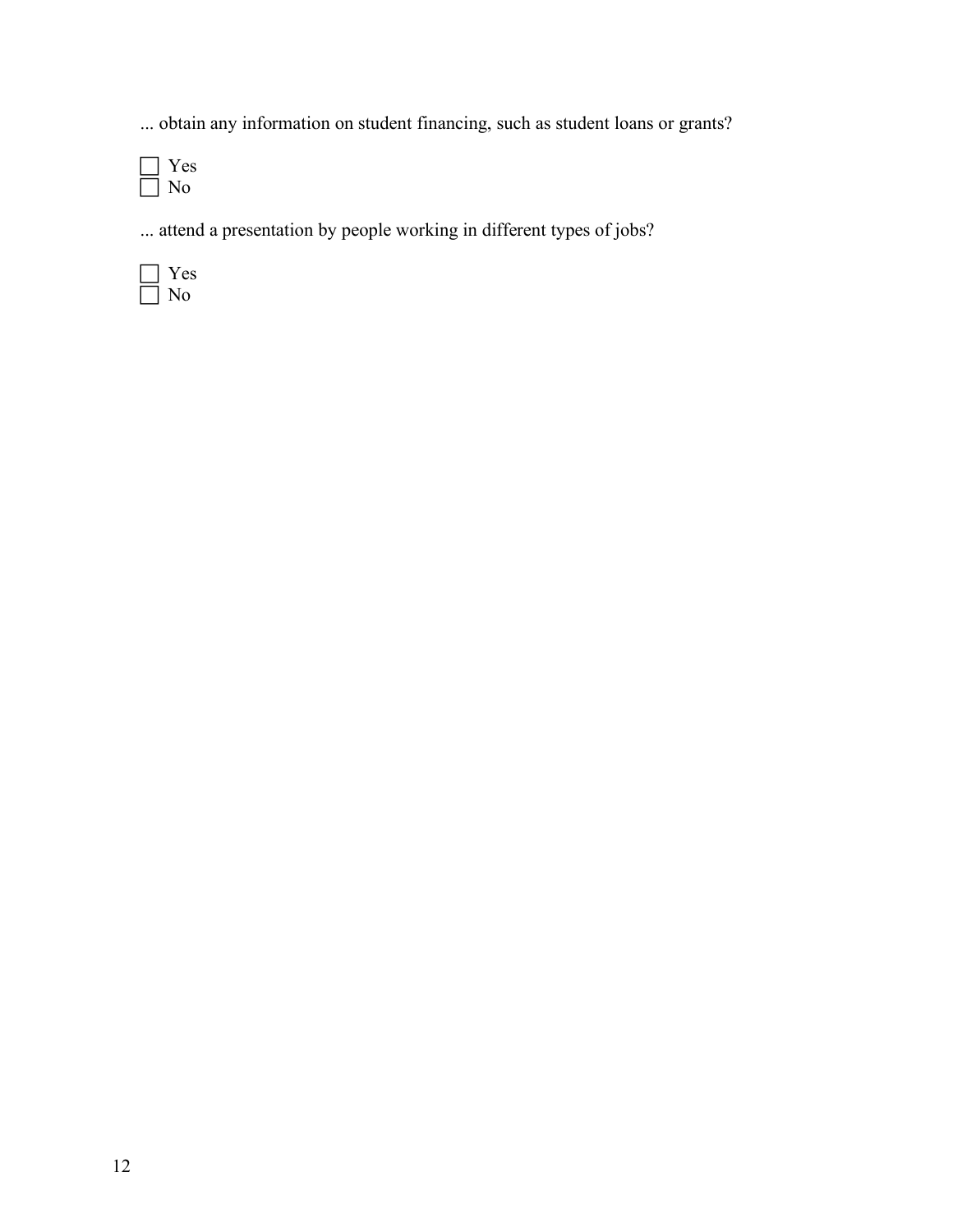#### **Section E – School Engagement**

For the next questions, think only about your last year in high school, that is your most recent year there.

- 1) During your last year in high school, about how many hours each week did you spend on homework outside class, during free periods and at home?
	- Zero hours Less than one hour per week  $\Box$  1 to 3 hours 4 to 7 hours  $\sqrt{8}$  to 14 hours 15 hours or more
- 2) I got along well with teachers.

| Never            |
|------------------|
| Rarely           |
| Some of the time |
| Most of the time |
| All of the time  |

3) I did as little work as possible; I just wanted to get by.



4) I paid attention to the teacher.

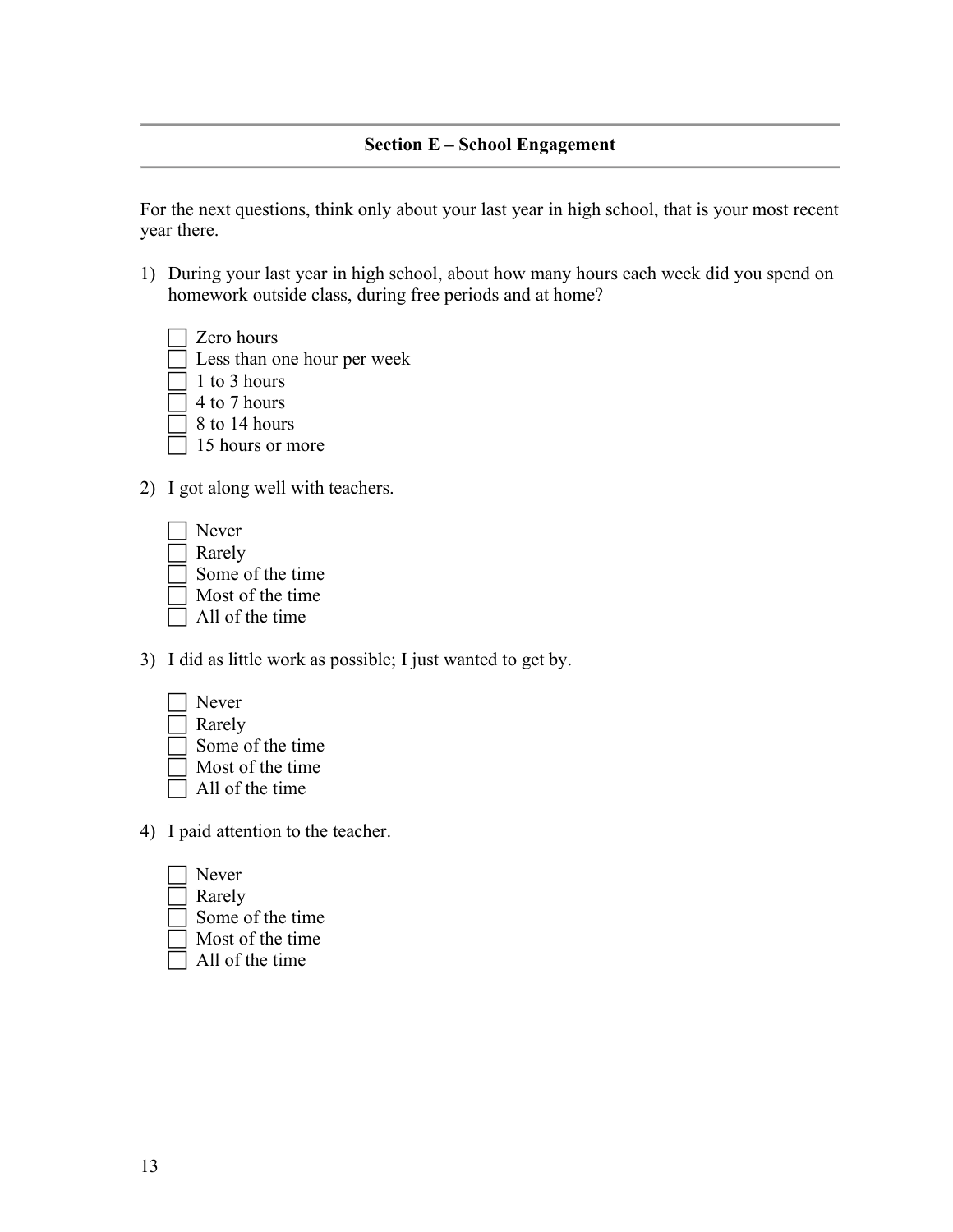- 5) I was interested in what I was learning in class.
	- Never Rarely Some of the time Most of the time All of the time
- 6) My school was a place where I felt like an outsider or like I was left out of things.
	- Never Rarely Some of the time Most of the time All of the time
- 7) I completed my homework on time.

| Never            |
|------------------|
| Rarely           |
| Some of the time |
| Most of the time |
| All of the time  |

8) I thought that many of the things we were learning in class were useless.

| <b>Strongly Disagree</b> |
|--------------------------|
| Disagree                 |
| Agree                    |
| <b>Strongly Agree</b>    |

9) I was treated with as much respect as other students in my class.



10) I had friends at school whom I could talk to about personal things.

 Strongly Disagree Disagree Agree Strongly Agree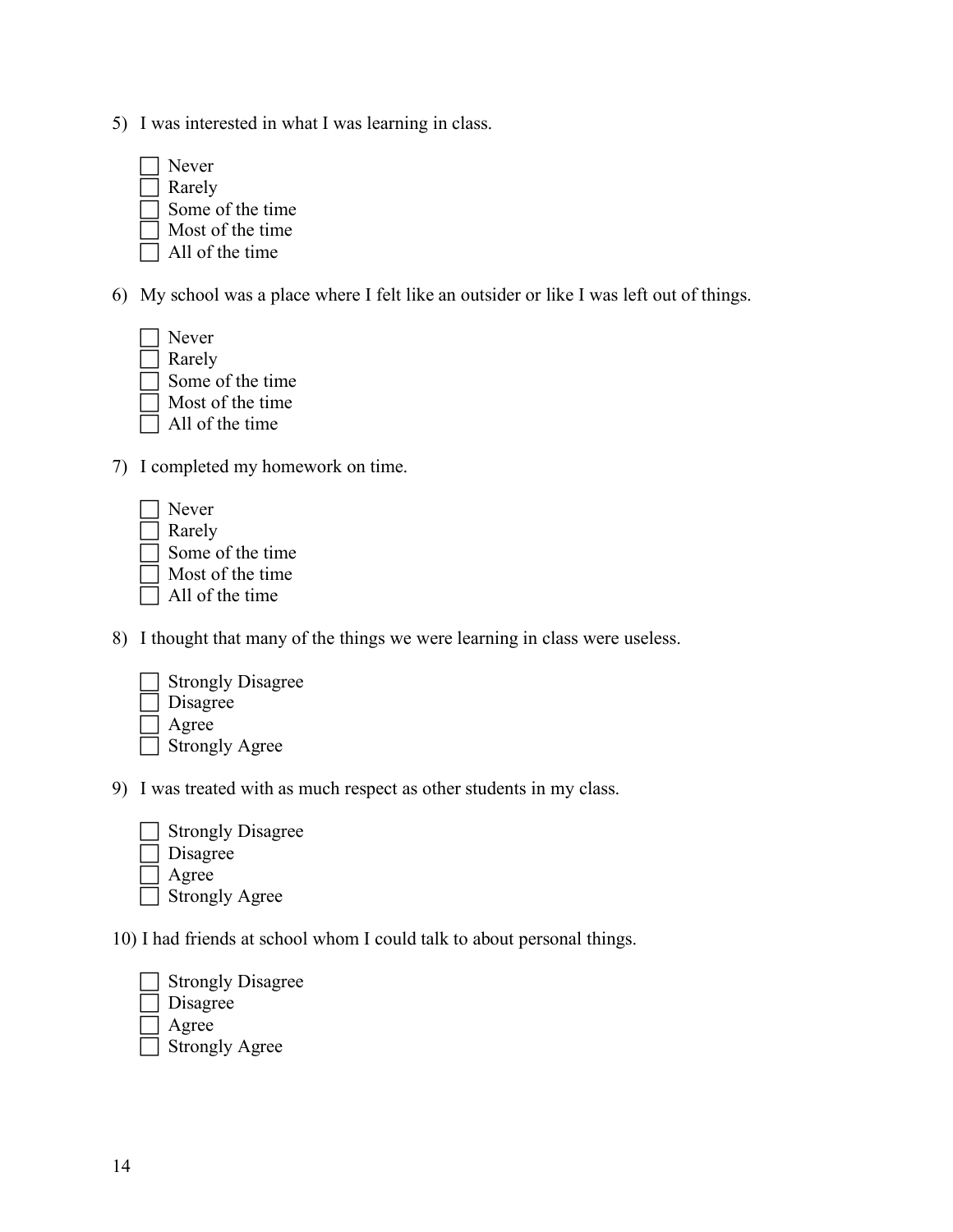11) School was often a waste of time.

| <b>Strongly Disagree</b> |
|--------------------------|
| Disagree                 |
| Agree                    |
| <b>Strongly Agree</b>    |

12) People at school were interested in what I had to say.



13) How often did you cut or skip a class without permission? Was it ...?

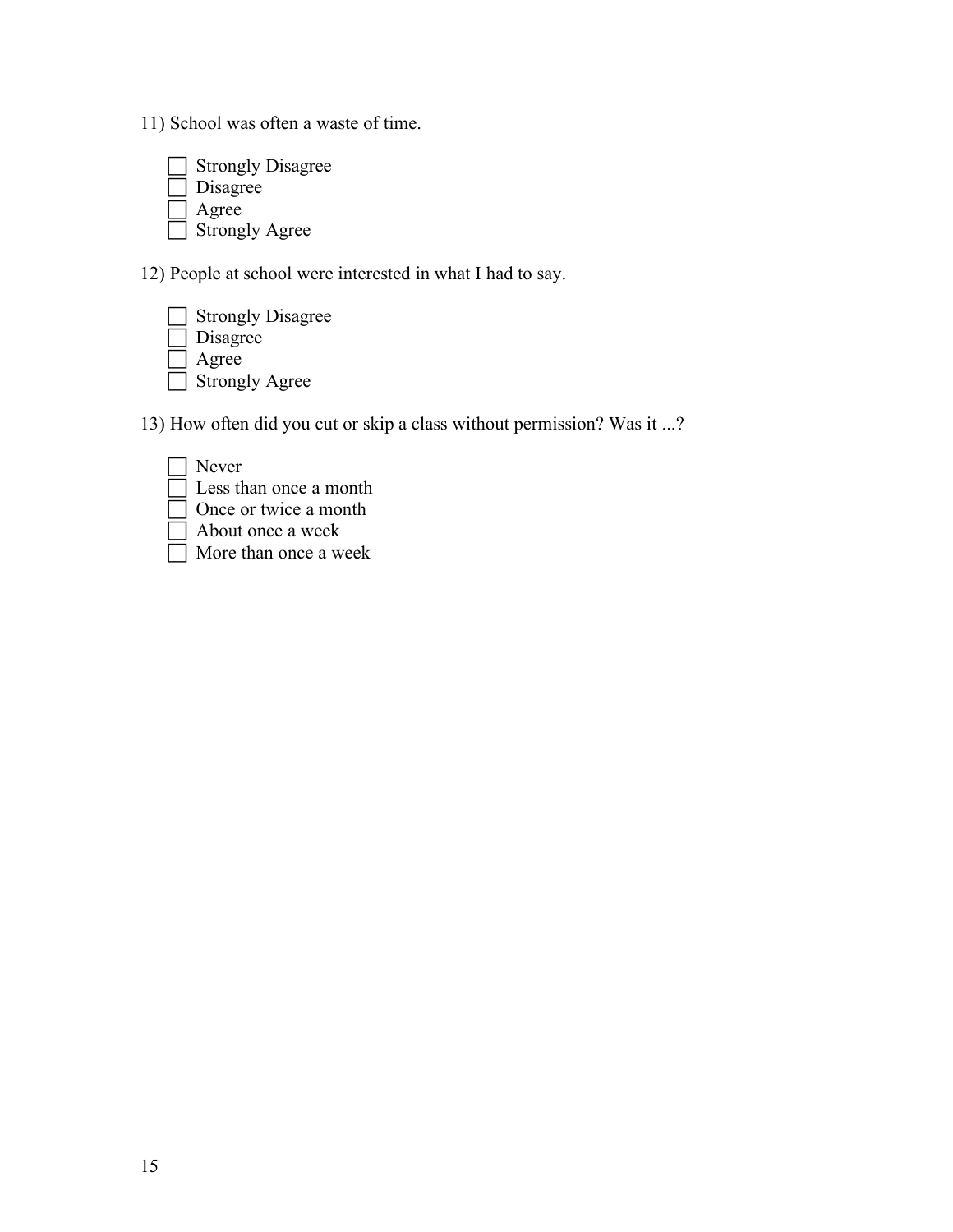#### **Section F – Income**

1) If you have a job, about how many hours do you work per week?

How much are you paid per hour?

- 2) How much money did you earn last year (2007)?
- 3) What is your best estimate of the TOTAL ANNUAL income before taxes and deductions for your entire family (including parents and other relatives living with you) for 2007?

The number I wrote above, is

 $\mathcal{L}_\text{max}$  , where  $\mathcal{L}_\text{max}$  , we have the set of  $\mathcal{L}_\text{max}$ 

 fairly accurate a fairly good guess just a guess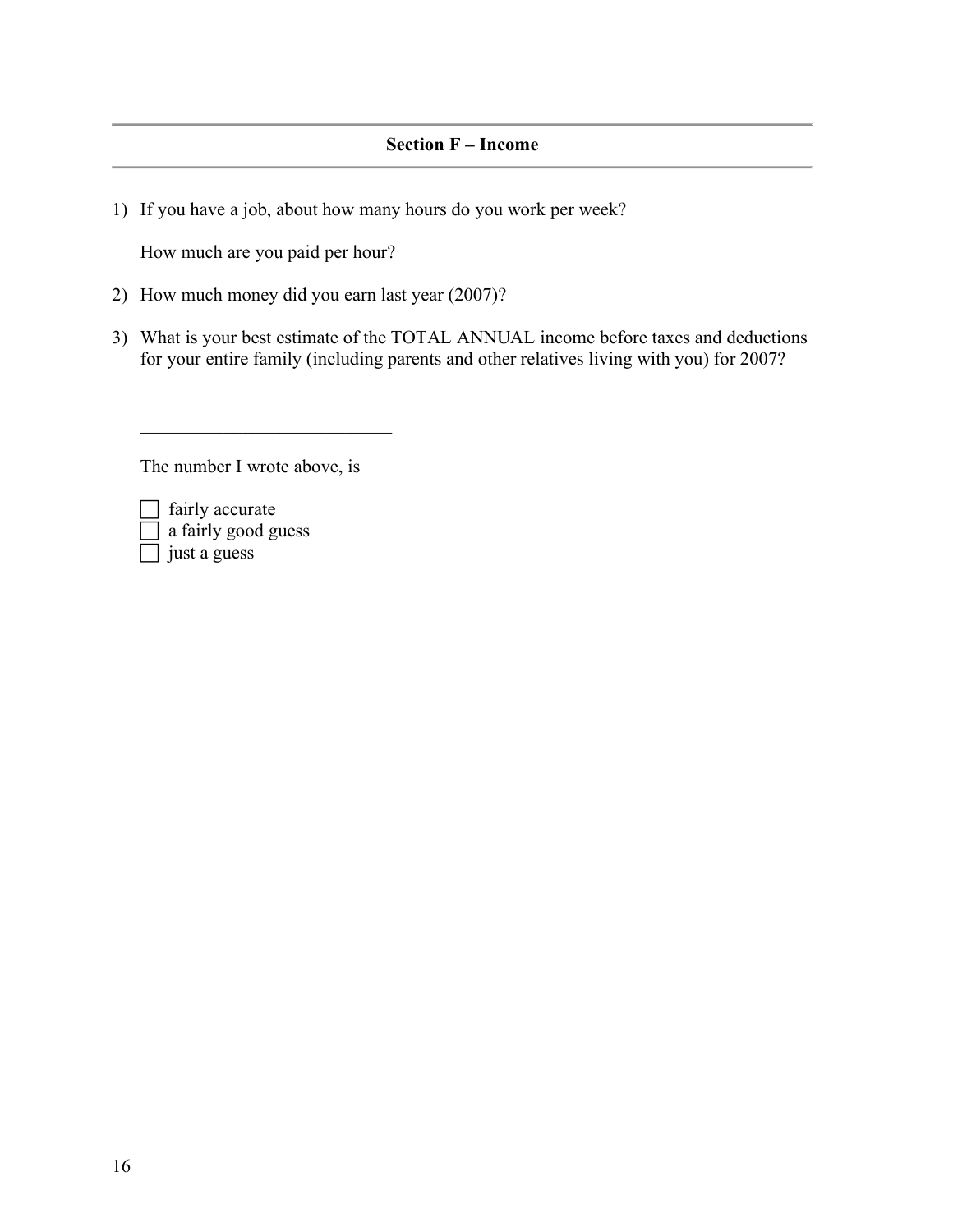#### **Section G – Attitudes**

| The next set of questions describes the way some people feel. After each statement please |  |
|-------------------------------------------------------------------------------------------|--|
| indicate whether you strongly disagree, disagree, agree or strongly agree                 |  |

| 1) |                                                                                                | <b>Strongly</b><br><b>Disagree</b> | <b>Disagree</b> | Agree | <b>Strongly</b><br>Agree |
|----|------------------------------------------------------------------------------------------------|------------------------------------|-----------------|-------|--------------------------|
| a. | You have little<br>control over the<br>things that happen<br>to you.                           |                                    |                 |       |                          |
|    | b. There is really no<br>way you can solve<br>some of the<br>problems you<br>have.             |                                    |                 |       |                          |
|    | c. There is little you<br>can do to change<br>many of the<br>important things in<br>your life. |                                    |                 |       |                          |
|    | d. You often feel<br>helpless in dealing<br>with the problems<br>of life.                      |                                    |                 |       |                          |
| e. | Sometimes you<br>feel that you are<br>being pushed<br>around in life.                          |                                    |                 |       |                          |
| f. | What happens to<br>you in the future<br>mostly depends on<br>you                               |                                    |                 |       |                          |
|    | g. You can do just<br>about anything you<br>really set your<br>mind to do                      |                                    |                 |       |                          |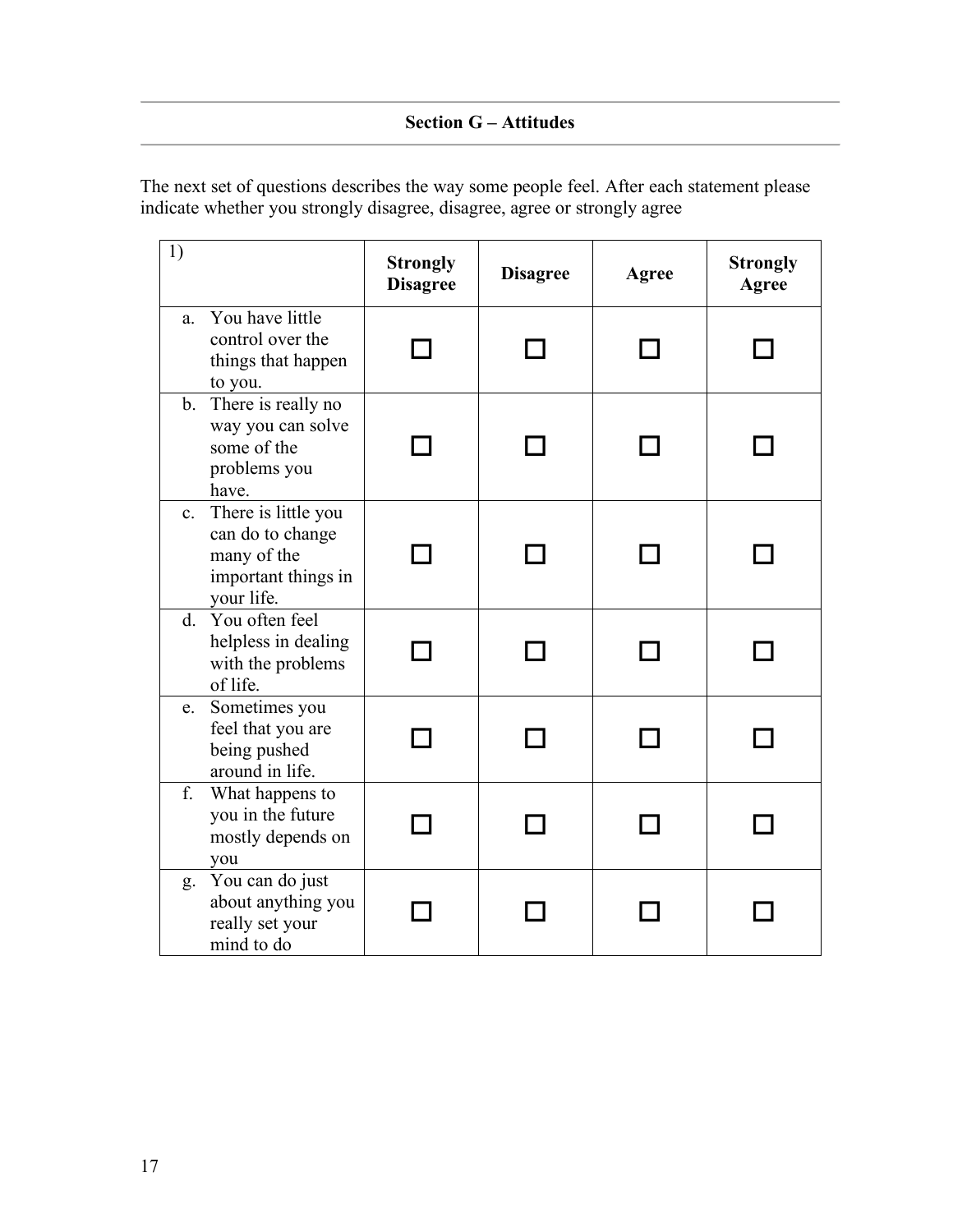The next set of questions asks your opinions about the advantages and disadvantages of different kinds of post-secondary education compared to a high school education.

1) Please indicate how much you agree with the following statements. *Mark one box for each row*

|                |                                                                                                                                  | <b>Strongly</b><br>agree | <b>Agree</b> | Uncertain | <b>Disagree</b> | <b>Strongly</b><br><b>Disagree</b> |
|----------------|----------------------------------------------------------------------------------------------------------------------------------|--------------------------|--------------|-----------|-----------------|------------------------------------|
| a.             | People who get a<br>education will make more<br>money over their lifetime<br>than those who just get a<br>high school education. |                          |              |           |                 |                                    |
|                | community college or<br><b>CEGEP</b>                                                                                             |                          |              |           |                 |                                    |
|                | trade/vocational school or<br>registered apprenticeship                                                                          |                          |              |           |                 |                                    |
|                | university                                                                                                                       |                          |              |           |                 |                                    |
|                | b. I don't feel that I am<br>emotionally prepared to go to<br>yet.                                                               |                          |              |           |                 |                                    |
|                | community college or<br><b>CEGEP</b>                                                                                             |                          |              |           |                 |                                    |
|                | trade/vocational school or<br>registered apprenticeship                                                                          |                          |              |           |                 |                                    |
|                | university                                                                                                                       |                          |              |           |                 |                                    |
| $\mathbf{c}$ . | I really haven't honed down<br>my interests enough to know<br>what to study if I were to go<br>10                                |                          |              |           |                 |                                    |
|                | community college or<br><b>CEGEP</b>                                                                                             |                          |              |           |                 |                                    |
|                | trade/vocational school or<br>registered apprenticeship                                                                          |                          |              |           |                 |                                    |
|                | university                                                                                                                       |                          |              |           |                 |                                    |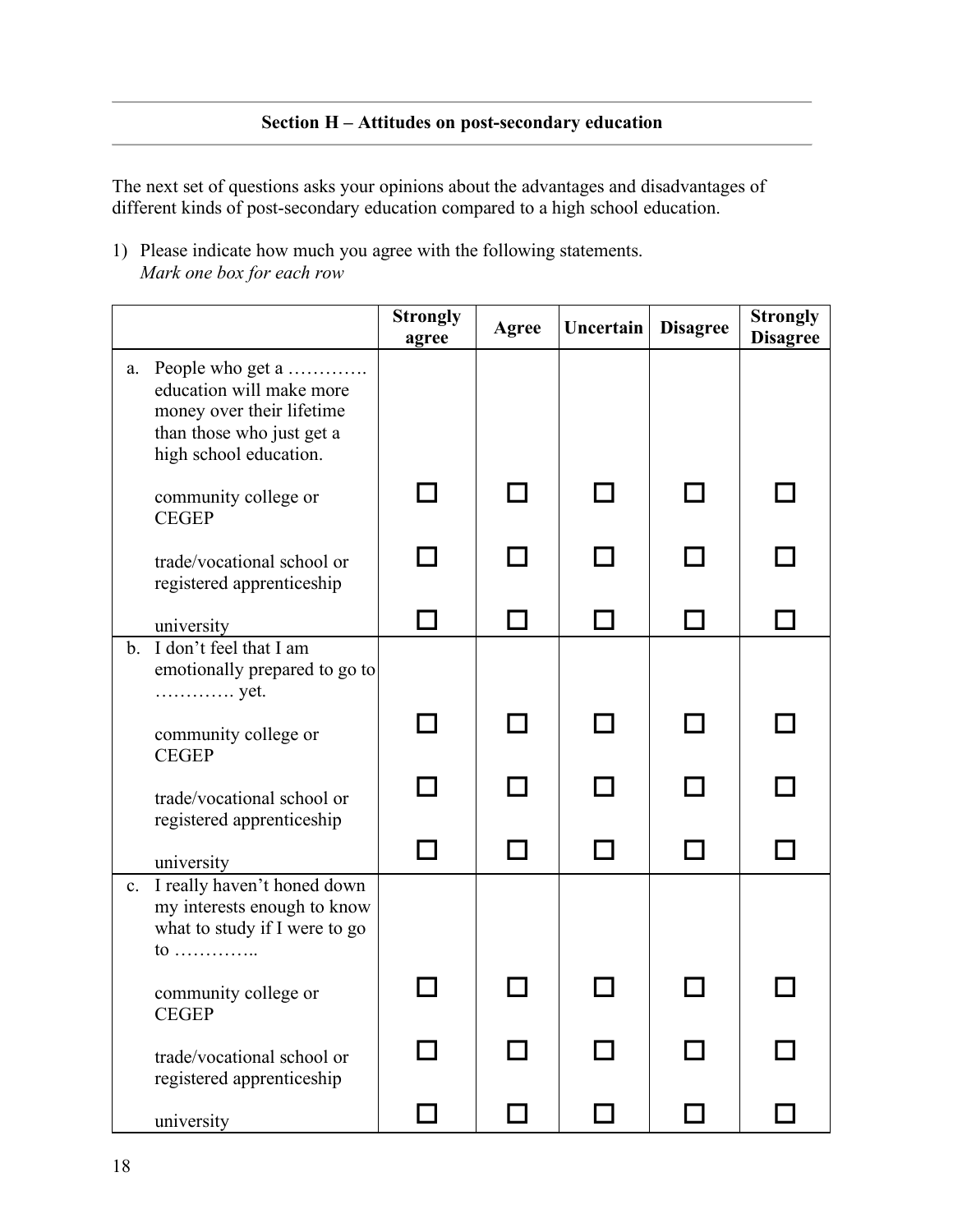|    |                                                                                                               | <b>Strongly</b><br>agree | <b>Agree</b> | Uncertain | <b>Disagree</b> | <b>Strongly</b><br><b>Disagree</b> |
|----|---------------------------------------------------------------------------------------------------------------|--------------------------|--------------|-----------|-----------------|------------------------------------|
| d. | Getting a<br>education will lead me to<br>find work that I really enjoy<br>doing.                             |                          |              |           |                 |                                    |
|    | community college or<br><b>CEGEP</b>                                                                          |                          | $\sim$       |           |                 |                                    |
|    | trade/vocational school or<br>registered apprenticeship                                                       |                          |              |           |                 |                                    |
|    | university                                                                                                    |                          | $\sim$       |           |                 |                                    |
| e. | If I were to pursue a<br>education, my<br>friends would think that I'm<br>trying to be better than them.      |                          |              |           |                 |                                    |
|    | community college or<br><b>CEGEP</b>                                                                          |                          |              |           |                 |                                    |
|    | trade/vocational school or<br>registered apprenticeship                                                       |                          |              |           |                 |                                    |
|    | university                                                                                                    |                          |              |           |                 |                                    |
| f. | I'm not sure that a<br>education would pay off even<br>in the long run, given how<br>costly it is these days. |                          |              |           |                 |                                    |
|    | community college or<br><b>CEGEP</b>                                                                          |                          |              |           |                 |                                    |
|    | trade/vocational school or<br>registered apprenticeship                                                       |                          |              |           |                 |                                    |
|    | university                                                                                                    |                          | $\sim$       |           |                 |                                    |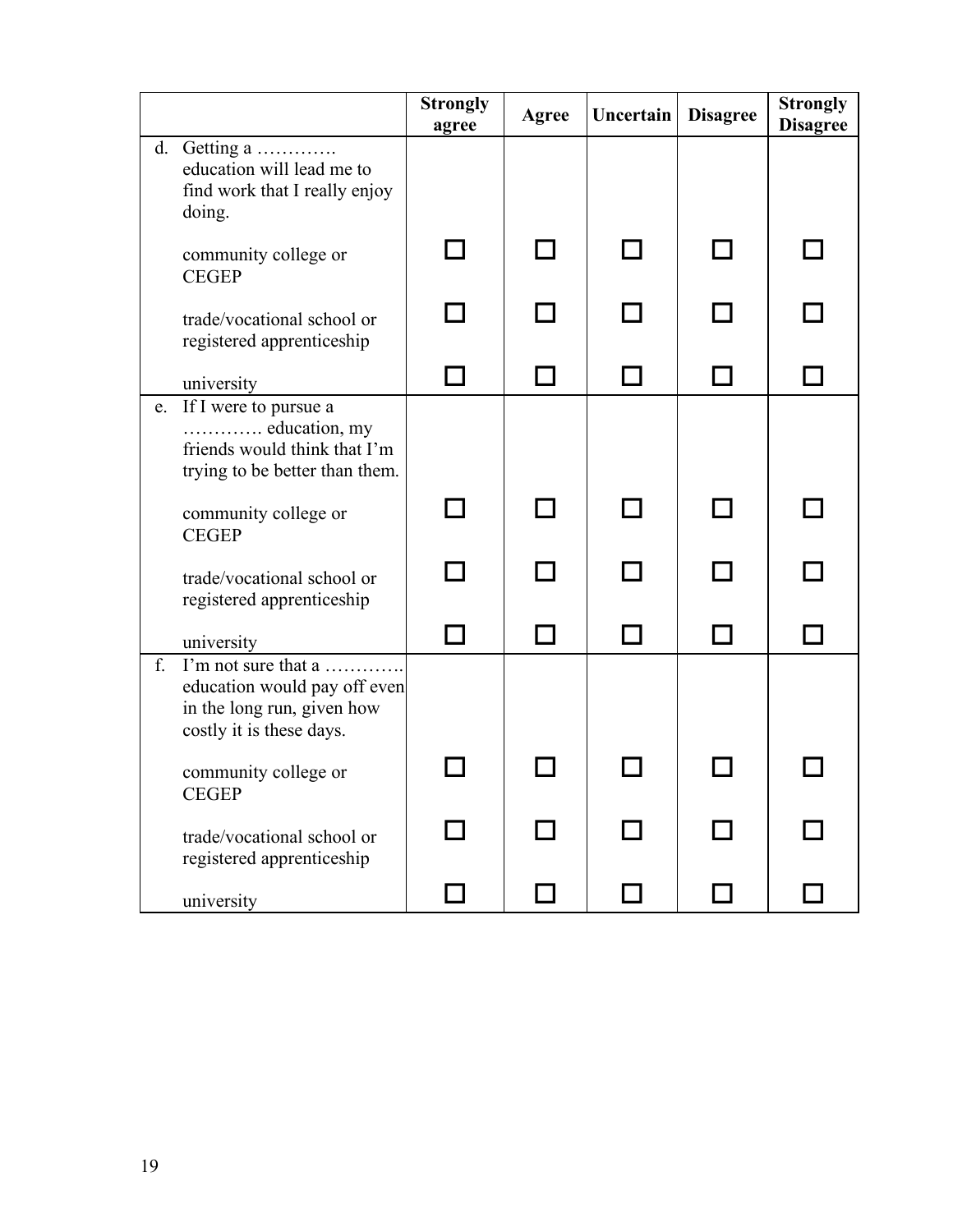|                |                                                                              | <b>Strongly</b><br>agree | <b>Agree</b> | <b>Uncertain</b> | <b>Disagree</b> | <b>Strongly</b><br><b>Disagree</b> |
|----------------|------------------------------------------------------------------------------|--------------------------|--------------|------------------|-----------------|------------------------------------|
| g.             | If you want a rewarding<br>career these days, you need a<br>education.       |                          |              |                  |                 |                                    |
|                | community college or<br><b>CEGEP</b>                                         |                          |              |                  |                 |                                    |
|                | trade/vocational school or<br>registered apprenticeship                      |                          |              |                  |                 |                                    |
|                | university                                                                   |                          |              |                  |                 |                                    |
| h.             | People who have a<br>education get jobs<br>that are much more<br>satisfying. |                          |              |                  |                 |                                    |
|                | community college or<br><b>CEGEP</b>                                         |                          |              |                  |                 |                                    |
|                | trade/vocational school or<br>registered apprenticeship                      |                          |              |                  |                 |                                    |
|                | university                                                                   |                          | $\sim$       |                  |                 |                                    |
| $\mathbf{i}$ . | costly, I believe that I would<br>make more money in the<br>long run.        |                          |              |                  |                 |                                    |
|                | community college or<br><b>CEGEP</b>                                         |                          |              |                  |                 |                                    |
|                | trade/vocational school or<br>registered apprenticeship                      |                          |              |                  |                 |                                    |
|                | university                                                                   |                          |              | $\blacksquare$   |                 |                                    |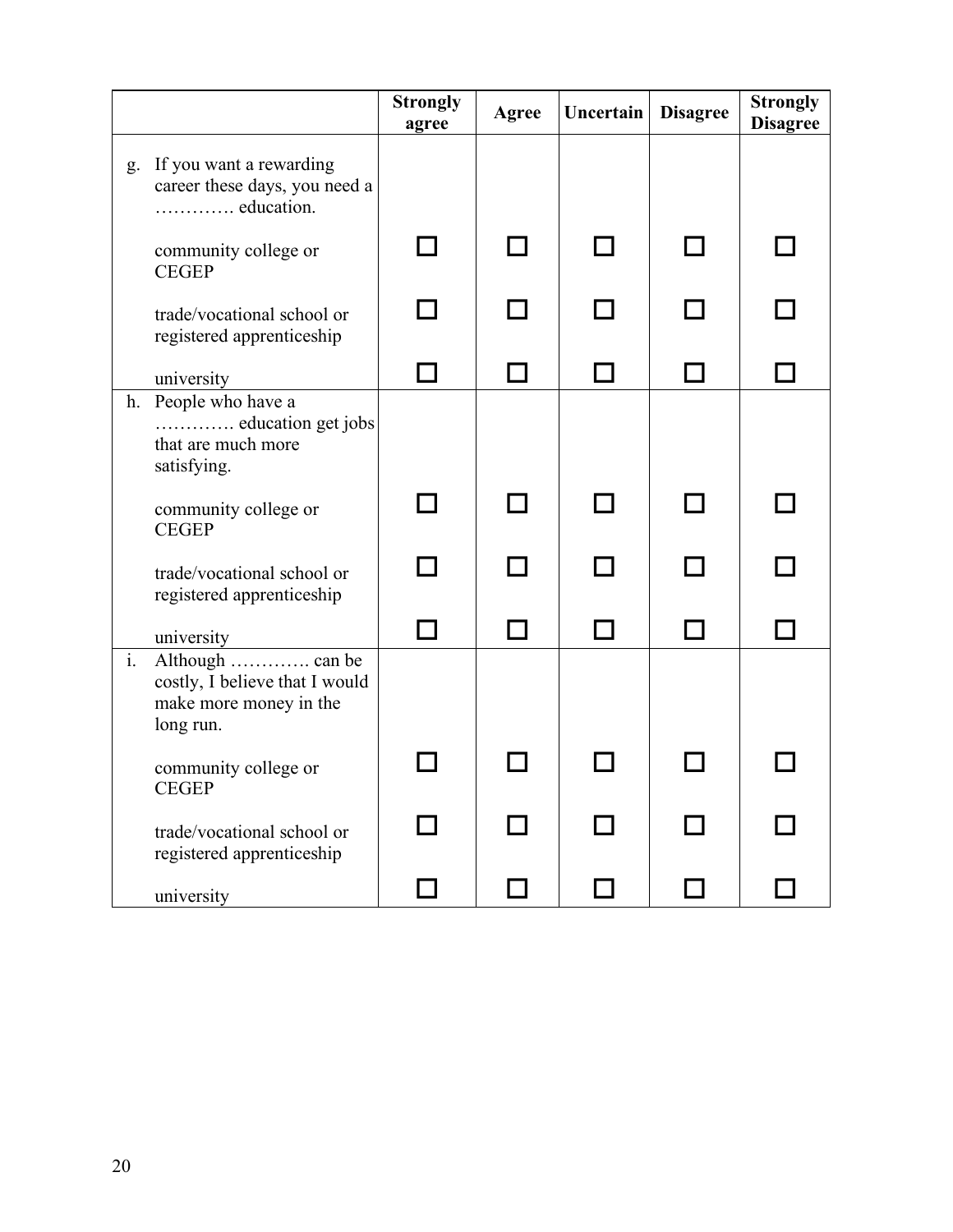|    |                                                                                                                                             | <b>Strongly</b><br>agree | Agree        | Uncertain | <b>Disagree</b> | <b>Strongly</b><br><b>Disagree</b> |
|----|---------------------------------------------------------------------------------------------------------------------------------------------|--------------------------|--------------|-----------|-----------------|------------------------------------|
| j. | If I pursued<br>education, I'm afraid that it<br>would confuse me about<br>"who I am."                                                      |                          |              |           |                 |                                    |
|    | community college or<br><b>CEGEP</b>                                                                                                        |                          | $\mathbf{I}$ |           |                 |                                    |
|    | trade/vocational school or<br>registered apprenticeship                                                                                     |                          |              |           |                 |                                    |
|    | university                                                                                                                                  |                          |              |           |                 |                                    |
| k. | I'm hesitant to pursue a<br>education because<br>it would create tensions with<br>the people I grew up with.                                |                          |              |           |                 |                                    |
|    | community college or<br><b>CEGEP</b>                                                                                                        |                          |              |           |                 |                                    |
|    | trade/vocational school or<br>registered apprenticeship                                                                                     |                          |              |           |                 |                                    |
|    | university                                                                                                                                  |                          |              |           |                 |                                    |
| 1. | I think that if I were to put<br>the time and effort into<br>getting a good<br>education, I would make a lot<br>more money in the long run. |                          |              |           |                 |                                    |
|    | community college or<br><b>CEGEP</b>                                                                                                        |                          |              |           |                 |                                    |
|    | trade/vocational school or<br>registered apprenticeship                                                                                     |                          |              |           |                 |                                    |
|    | university                                                                                                                                  |                          |              |           |                 |                                    |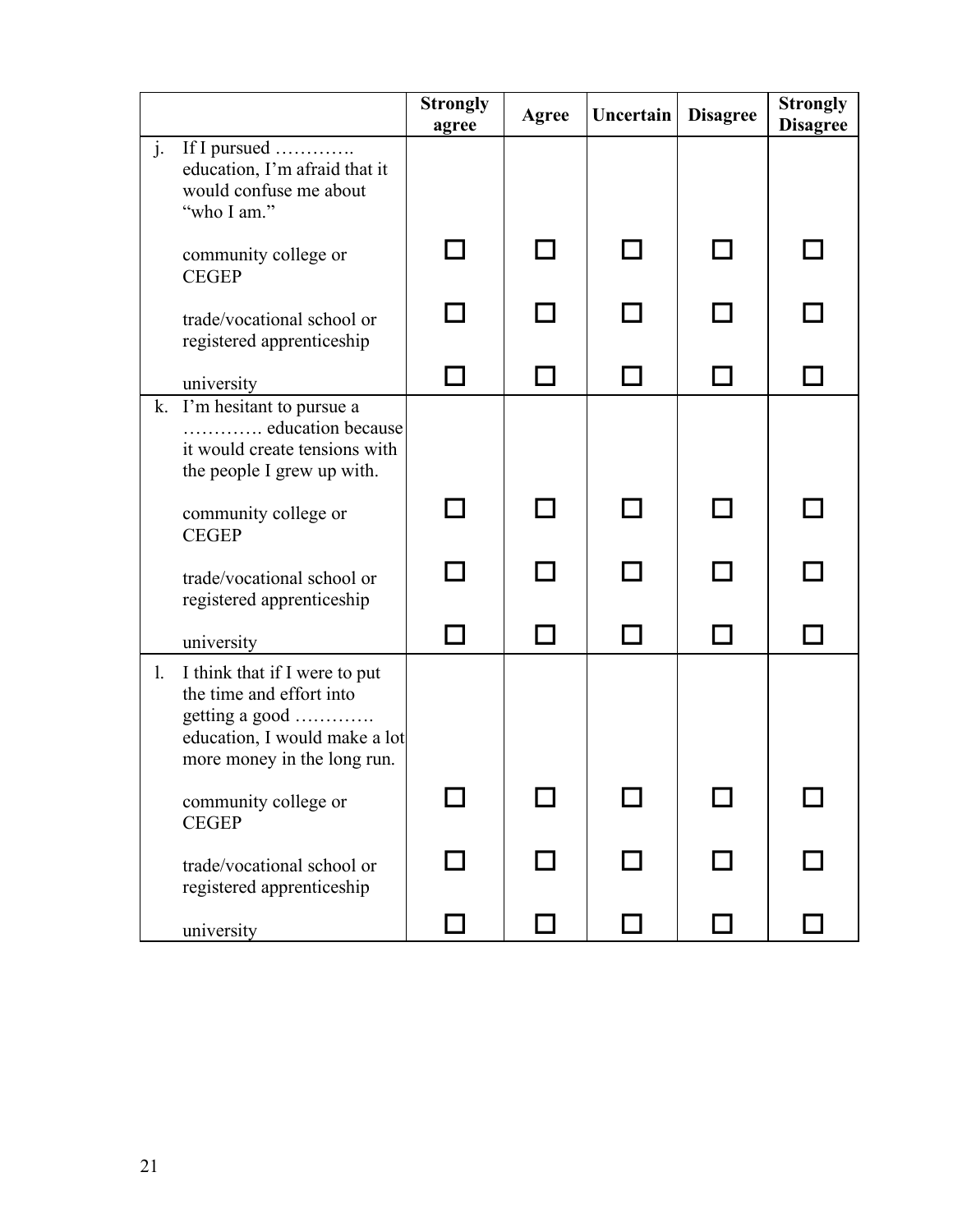|                                            |                                                                                                             | <b>Strongly</b><br>agree | <b>Agree</b>             | Uncertain | <b>Disagree</b> | <b>Strongly</b><br><b>Disagree</b> |
|--------------------------------------------|-------------------------------------------------------------------------------------------------------------|--------------------------|--------------------------|-----------|-----------------|------------------------------------|
| m. I'm hesitant to pursue a                | education because<br>it would create tensions<br>between my parents and me.                                 |                          |                          |           |                 |                                    |
| community college or<br><b>CEGEP</b>       |                                                                                                             |                          | $\overline{\phantom{a}}$ |           |                 |                                    |
|                                            | trade/vocational school or<br>registered apprenticeship                                                     |                          |                          |           |                 |                                    |
| university                                 |                                                                                                             |                          | $\sim$                   |           |                 |                                    |
| I think I could find a<br>n.<br>education. | rewarding job without a                                                                                     |                          |                          |           |                 |                                    |
| community college or<br><b>CEGEP</b>       |                                                                                                             |                          | $\sim$                   |           |                 |                                    |
|                                            | trade/vocational school or<br>registered apprenticeship                                                     | - 1                      |                          | - 1       |                 |                                    |
| university                                 |                                                                                                             |                          | $\blacksquare$           |           |                 |                                    |
| 0.                                         | I'm hesitant to pursue a<br>education because<br>I really don't know what I<br>want to do with my life yet. |                          |                          |           |                 |                                    |
| community college or<br><b>CEGEP</b>       |                                                                                                             |                          |                          |           |                 |                                    |
|                                            | trade/vocational school or<br>registered apprenticeship                                                     |                          |                          |           |                 |                                    |
| university                                 |                                                                                                             |                          |                          |           |                 |                                    |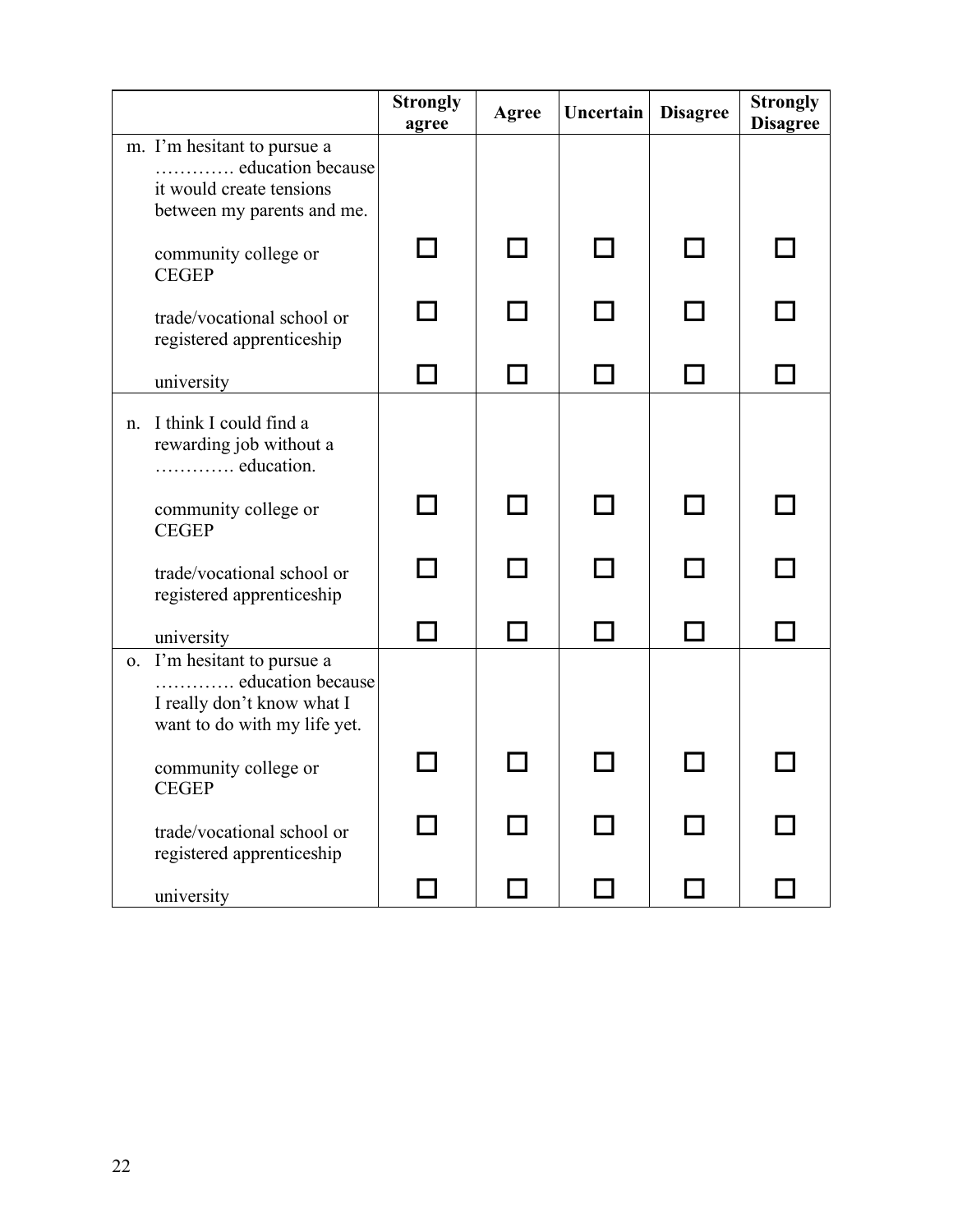|    |                                                                                                                                                                                        | <b>Strongly</b><br>agree | <b>Agree</b>    | Uncertain | <b>Disagree</b> | <b>Strongly</b><br><b>Disagree</b> |
|----|----------------------------------------------------------------------------------------------------------------------------------------------------------------------------------------|--------------------------|-----------------|-----------|-----------------|------------------------------------|
| p. | I am confident that a<br>education would<br>lead me to a better paying<br>job.                                                                                                         |                          |                 |           |                 |                                    |
|    | community college or<br><b>CEGEP</b>                                                                                                                                                   |                          | $\mathbf{I}$    |           |                 |                                    |
|    | trade/vocational school or<br>registered apprenticeship                                                                                                                                |                          |                 |           |                 |                                    |
|    | university                                                                                                                                                                             |                          | <b>Contract</b> |           |                 |                                    |
| q. | I don't think that I have the<br>correct mindset right now to<br>tackle a  program.                                                                                                    |                          |                 |           |                 |                                    |
|    | community college or<br><b>CEGEP</b>                                                                                                                                                   |                          |                 |           |                 |                                    |
|    | trade/vocational school or<br>registered apprenticeship                                                                                                                                |                          |                 | - 1       |                 |                                    |
|    | university                                                                                                                                                                             |                          | $\sim$          |           |                 |                                    |
| r. | Given the high costs of a<br>education and the<br>time it takes to complete it,<br>you are really no further<br>ahead financially than if you<br>get a job right after high<br>school. |                          |                 |           |                 |                                    |
|    | community college or<br><b>CEGEP</b>                                                                                                                                                   |                          |                 |           |                 |                                    |
|    | trade/vocational school or<br>registered apprenticeship                                                                                                                                |                          |                 |           |                 |                                    |
|    | university                                                                                                                                                                             |                          | $\blacksquare$  | $\Box$    |                 |                                    |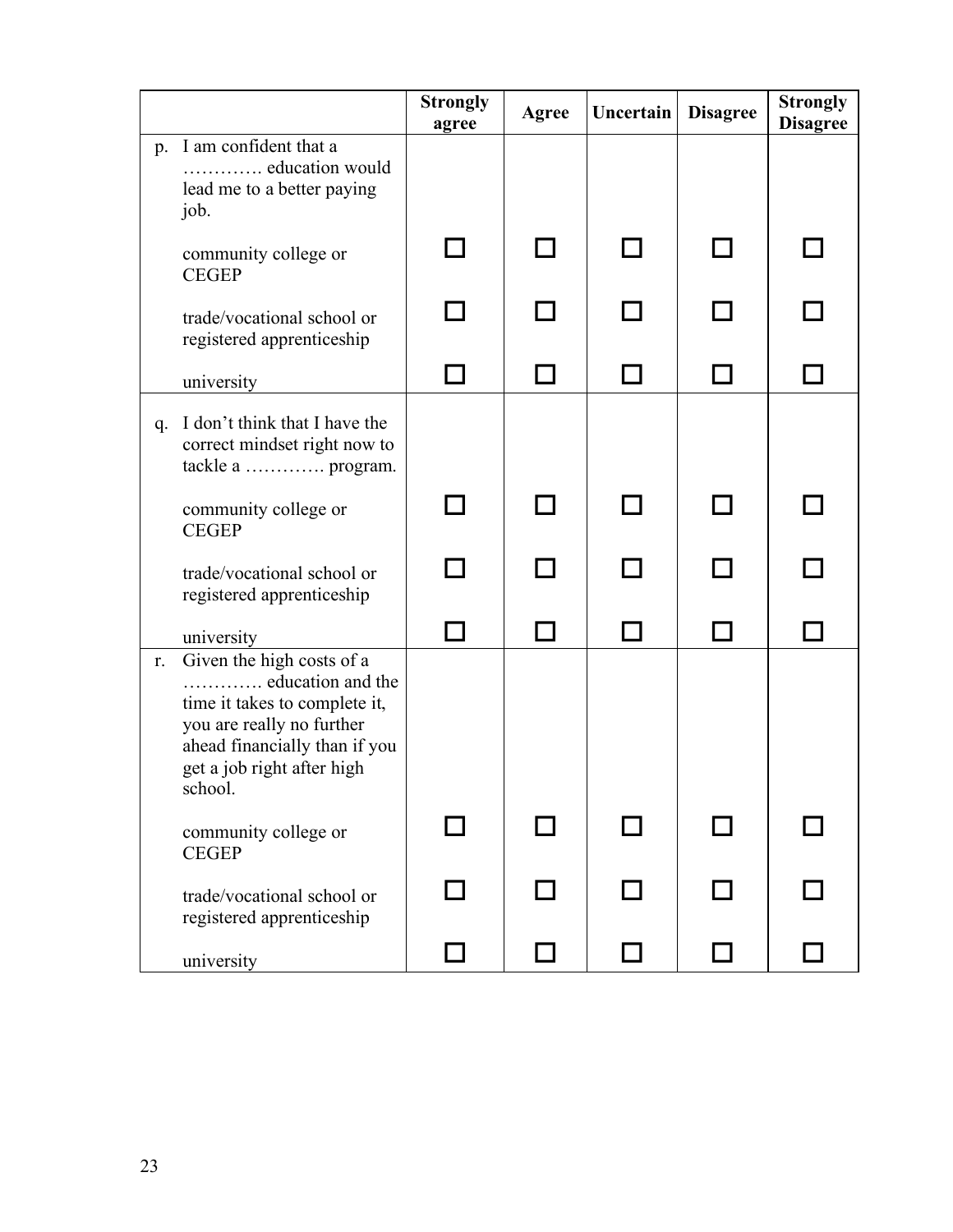|    |                                                                                                                                  | <b>Strongly</b><br>agree | <b>Agree</b> | <b>Uncertain</b> | <b>Disagree</b> | <b>Strongly</b><br><b>Disagree</b> |
|----|----------------------------------------------------------------------------------------------------------------------------------|--------------------------|--------------|------------------|-----------------|------------------------------------|
| S. | Good jobs can be found<br>without a<br>education.                                                                                |                          |              |                  |                 |                                    |
|    | community college or<br><b>CEGEP</b>                                                                                             |                          |              |                  |                 |                                    |
|    | trade/vocational school or<br>registered apprenticeship                                                                          |                          |              |                  |                 |                                    |
|    | university                                                                                                                       |                          |              |                  |                 |                                    |
| t. | I'm hesitant to undertake a<br>education because<br>of the amount of debt I'm<br>likely to accumulate by the<br>time I graduate. |                          |              |                  |                 |                                    |
|    | community college or<br><b>CEGEP</b>                                                                                             |                          |              |                  |                 |                                    |
|    | trade/vocational school or<br>registered apprenticeship                                                                          |                          |              |                  |                 |                                    |
|    | university                                                                                                                       |                          |              |                  |                 |                                    |
| u. | You can learn enough about<br>the real world without a<br>education.                                                             |                          |              |                  |                 |                                    |
|    | community college or<br><b>CEGEP</b>                                                                                             |                          |              |                  |                 |                                    |
|    | trade/vocational school or<br>registered apprenticeship                                                                          |                          |              |                  |                 |                                    |
|    | university                                                                                                                       |                          |              | $\blacksquare$   |                 |                                    |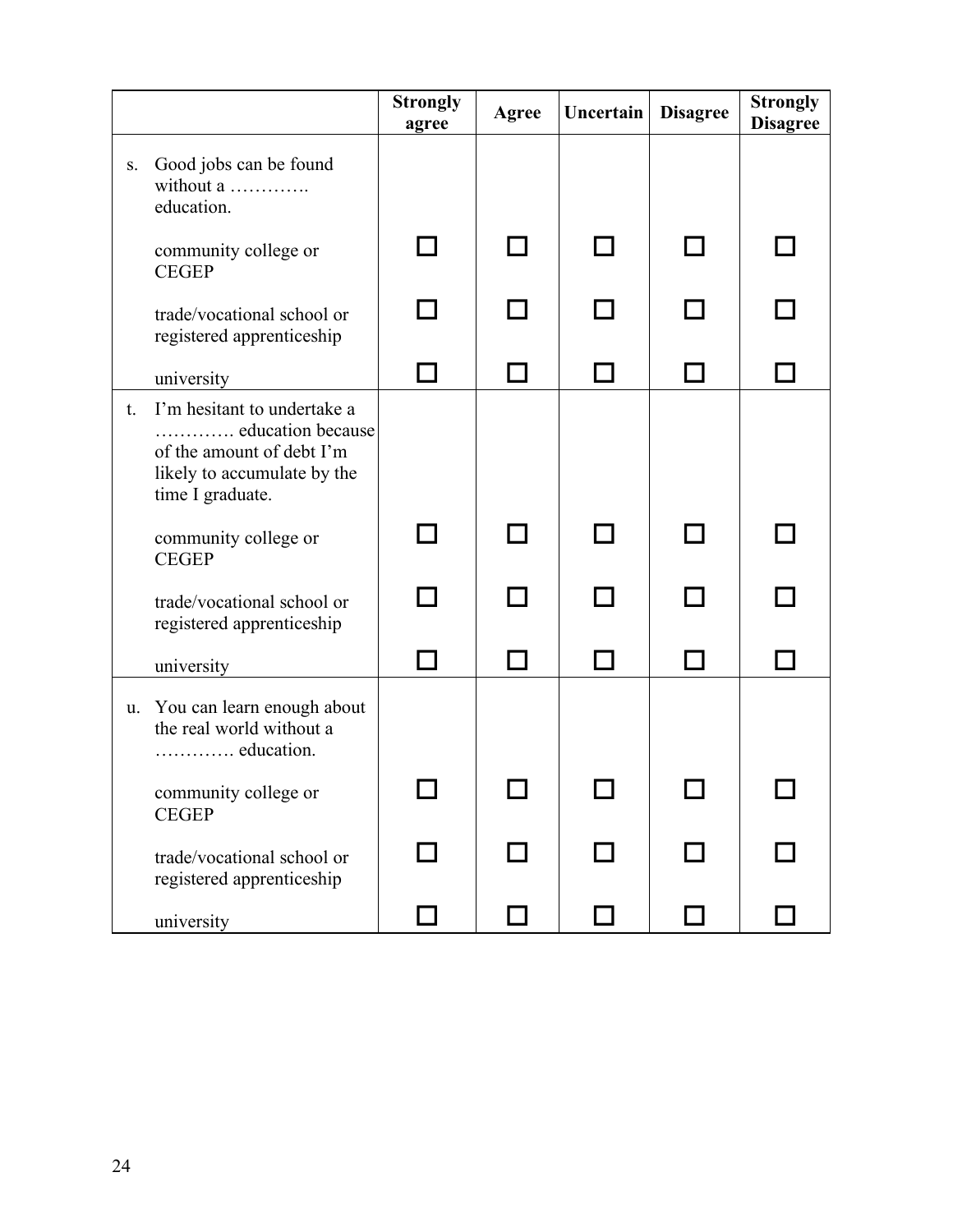|    |                                                                                                            | <b>Strongly</b><br>agree | <b>Agree</b>   | Uncertain | <b>Disagree</b> | <b>Strongly</b><br><b>Disagree</b> |
|----|------------------------------------------------------------------------------------------------------------|--------------------------|----------------|-----------|-----------------|------------------------------------|
| V. | The best way to get a<br>prestigious job is through a<br>education.                                        |                          |                |           |                 |                                    |
|    | community college or<br><b>CEGEP</b>                                                                       |                          |                |           |                 |                                    |
|    | trade/vocational school or<br>registered apprenticeship                                                    |                          |                |           |                 |                                    |
|    | university                                                                                                 |                          |                |           |                 |                                    |
|    | w. The costs of a<br>education have become so<br>high that they outweigh any<br>future financial benefits. |                          |                |           |                 |                                    |
|    | community college or<br><b>CEGEP</b>                                                                       |                          |                |           |                 |                                    |
|    | trade/vocational school or<br>registered apprenticeship                                                    |                          |                | - 1       |                 |                                    |
|    | university                                                                                                 |                          | $\blacksquare$ |           |                 |                                    |
| X. | I don't think I would ever<br>find fulfilling work if I didn't<br>get a  education.                        |                          |                |           |                 |                                    |
|    | community college or<br>CEGEP                                                                              |                          |                |           |                 |                                    |
|    | trade/vocational school or<br>registered apprenticeship                                                    |                          |                |           |                 |                                    |
|    | university                                                                                                 |                          |                |           |                 |                                    |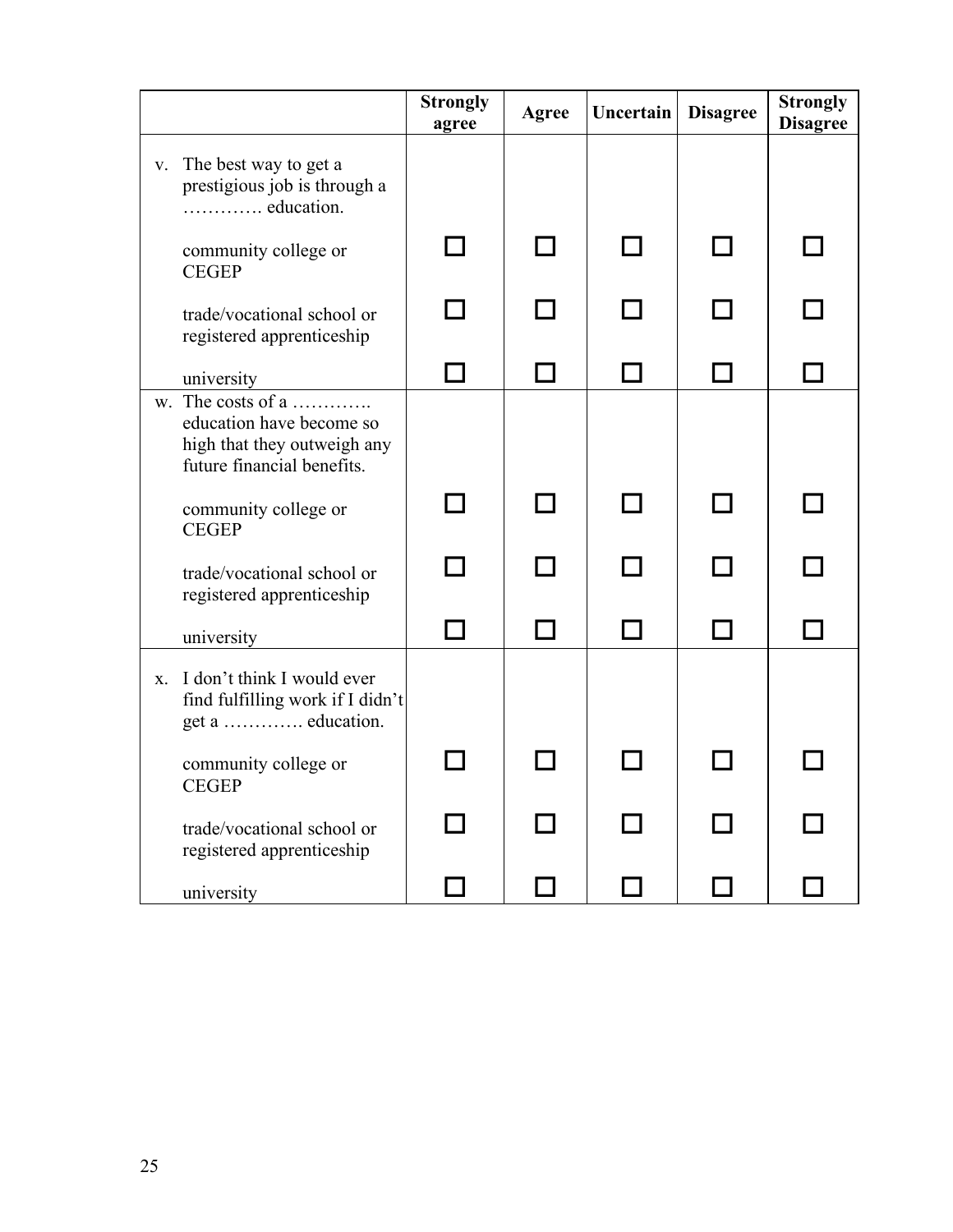Please indicate the extent to which you agree or disagree with each of the following statements by marking with an  $\times$  in the appropriate box.

| 1)            |                                                                                                                         | <b>Strongly</b><br>disagree | <b>Disagree</b> | Some-<br>what<br>disagree | <b>Neither</b><br>agree nor<br>disagree | Some-<br>what<br>agree | Agree | <b>Strongly</b><br>agree |
|---------------|-------------------------------------------------------------------------------------------------------------------------|-----------------------------|-----------------|---------------------------|-----------------------------------------|------------------------|-------|--------------------------|
| a)            | Meeting<br>tomorrow's<br>deadlines comes<br>before tonight's<br>partying.                                               | <b>Contract</b>             | H               |                           |                                         |                        |       |                          |
| b)            | I am not good<br>about preparing in<br>advance for<br>things, even if<br>they have direct<br>bearing upon my<br>future. |                             | $\Box$          | <b>Contract</b>           | <b>Contract</b>                         |                        |       |                          |
| $\mathbf{c})$ | I follow through<br>with a course of<br>action if it will get<br>me where I want<br>to be.                              | П                           | l. I            |                           |                                         |                        |       |                          |
| $\mathbf{d}$  | Generally, I am<br>more focused on<br>what is going on<br>now than on what<br>will happen in the<br>future.             | П                           | П               |                           |                                         |                        |       |                          |
| e)            | I have a good idea<br>about what I will<br>be doing for an<br>extended period<br>of time.                               | $\Box$                      | I I             |                           |                                         |                        |       |                          |
| f             | I am more<br>motivated by a<br>task that is<br>satisfying in itself<br>to one that will<br>advance my<br>career.        |                             |                 |                           |                                         |                        |       |                          |
| g)            | It upsets me to be<br>late for<br>appointments.                                                                         | n l                         | П               | l I                       | a ser                                   |                        |       |                          |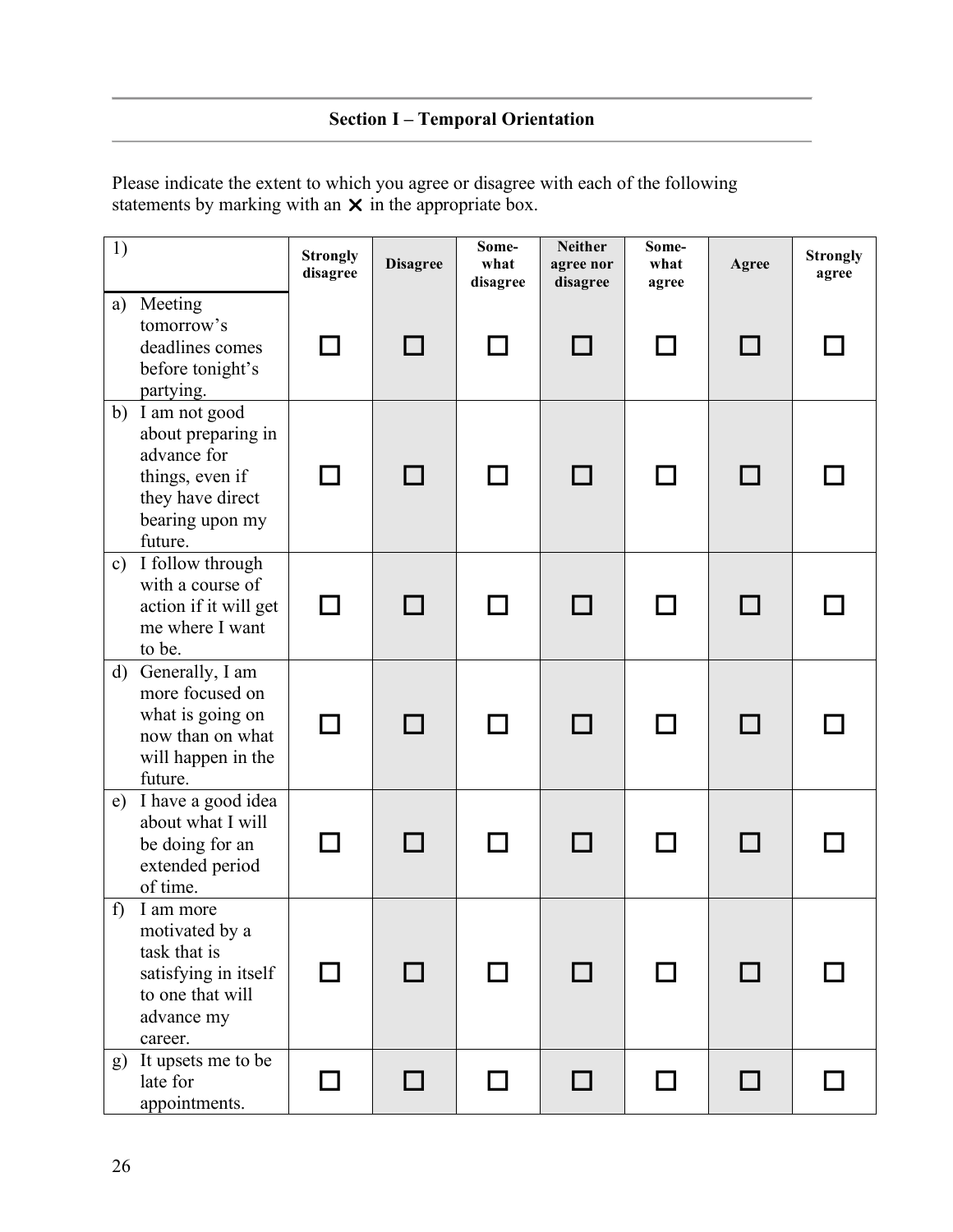|                  |                                                                                                                                    | <b>Strongly</b><br>disagree | <b>Disagree</b> | Some-<br>what<br>disagree | <b>Neither</b><br>agree nor<br>disagree | Some-<br>what<br>agree | Agree | <b>Strongly</b><br>agree |
|------------------|------------------------------------------------------------------------------------------------------------------------------------|-----------------------------|-----------------|---------------------------|-----------------------------------------|------------------------|-------|--------------------------|
|                  | h) I am able to resist<br>temptations when<br>I know there is<br>work to be done.                                                  | П                           | n a             |                           |                                         |                        |       |                          |
| $\mathbf{i}$     | I do things<br>impulsively,<br>making decisions<br>on the spur of the<br>moment.                                                   | $\Box$                      | П               | ΙI                        | П                                       | ΙI                     |       |                          |
| j)               | My career path is<br>pretty well laid<br>out.                                                                                      | П                           | n a             |                           | l I                                     |                        |       |                          |
| $\bf k)$         | I think about the<br>future a lot.                                                                                                 | $\Box$                      | $\Box$          | П                         | $\Box$                                  | П                      | П     |                          |
| $\left  \right)$ | I think that it is<br>useless to plan too<br>far ahead because<br>things hardly ever<br>come out the way<br>you planned<br>anyway. | П                           | n l             |                           | <b>COLL</b>                             |                        |       |                          |
|                  | m) The joy in my life<br>comes from what<br>I am doing at the<br>moment.                                                           | П                           | П               | ΙI                        | П                                       | ΙI                     |       |                          |
| n)               | I meet obligations<br>to friends and<br>authorities on<br>time.                                                                    |                             |                 |                           |                                         |                        |       |                          |
|                  | o) I do not like to<br>plan ahead.                                                                                                 |                             |                 |                           |                                         |                        |       |                          |
| p)               | I often think about<br>what I will be<br>doing 10 years<br>from now.                                                               | П                           |                 |                           | l 1                                     | $\mathsf{L}$           |       |                          |
|                  | q) I select activities<br>in terms of how<br>beneficial they are<br>to my future.                                                  |                             | l I             |                           |                                         |                        |       |                          |
| r)               | I try to live one<br>day at a time.                                                                                                | П                           | П               | $\Box$                    | □                                       | П                      | l 1   |                          |
| s)               | I like to plan<br>ahead.                                                                                                           | П                           | П               | П                         | □                                       | П                      | П     |                          |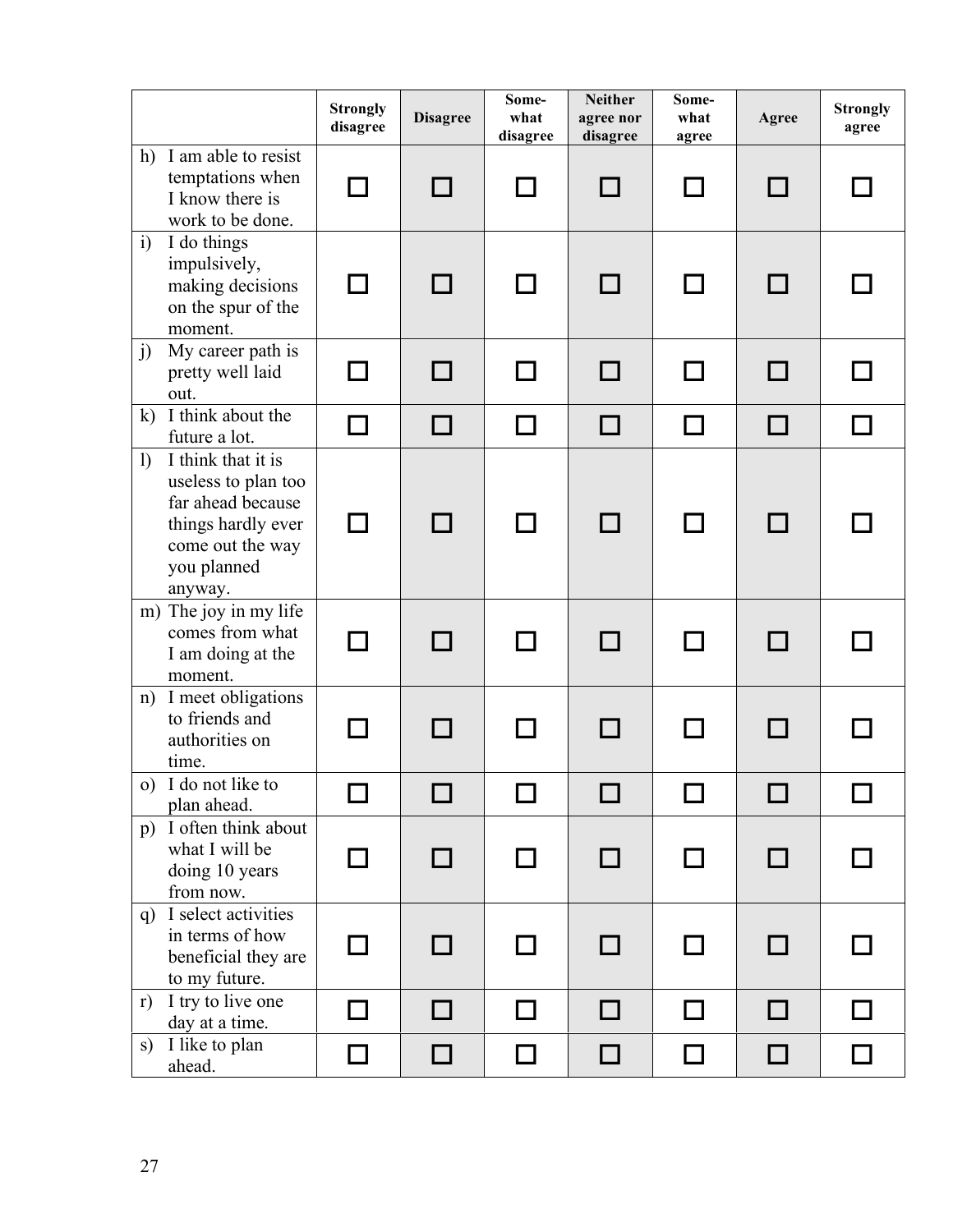|                |                                                                                                      | <b>Strongly</b><br>disagree | <b>Disagree</b> | Some-<br>what<br>disagree | <b>Neither</b><br>agree nor<br>disagree | Some-<br>what<br>agree | Agree        | <b>Strongly</b><br>agree |
|----------------|------------------------------------------------------------------------------------------------------|-----------------------------|-----------------|---------------------------|-----------------------------------------|------------------------|--------------|--------------------------|
| t)             | I would rather<br>enjoy what I am<br>doing now than be<br>concerned about<br>having fun<br>tomorrow. | l 1                         | l 1             | $\mathbf{I}$              | LΙ                                      | $\mathbf{I}$           | $\mathbf{I}$ |                          |
| $\mathbf{u}$ ) | I set sub-goals and<br>consider specific<br>means for<br>reaching them.                              | ப                           | l I             | $\mathbf{I}$              | ப                                       | H                      | $\mathbf{I}$ |                          |
| V)             | I have a talent for<br>improvisation.                                                                |                             |                 |                           |                                         |                        |              |                          |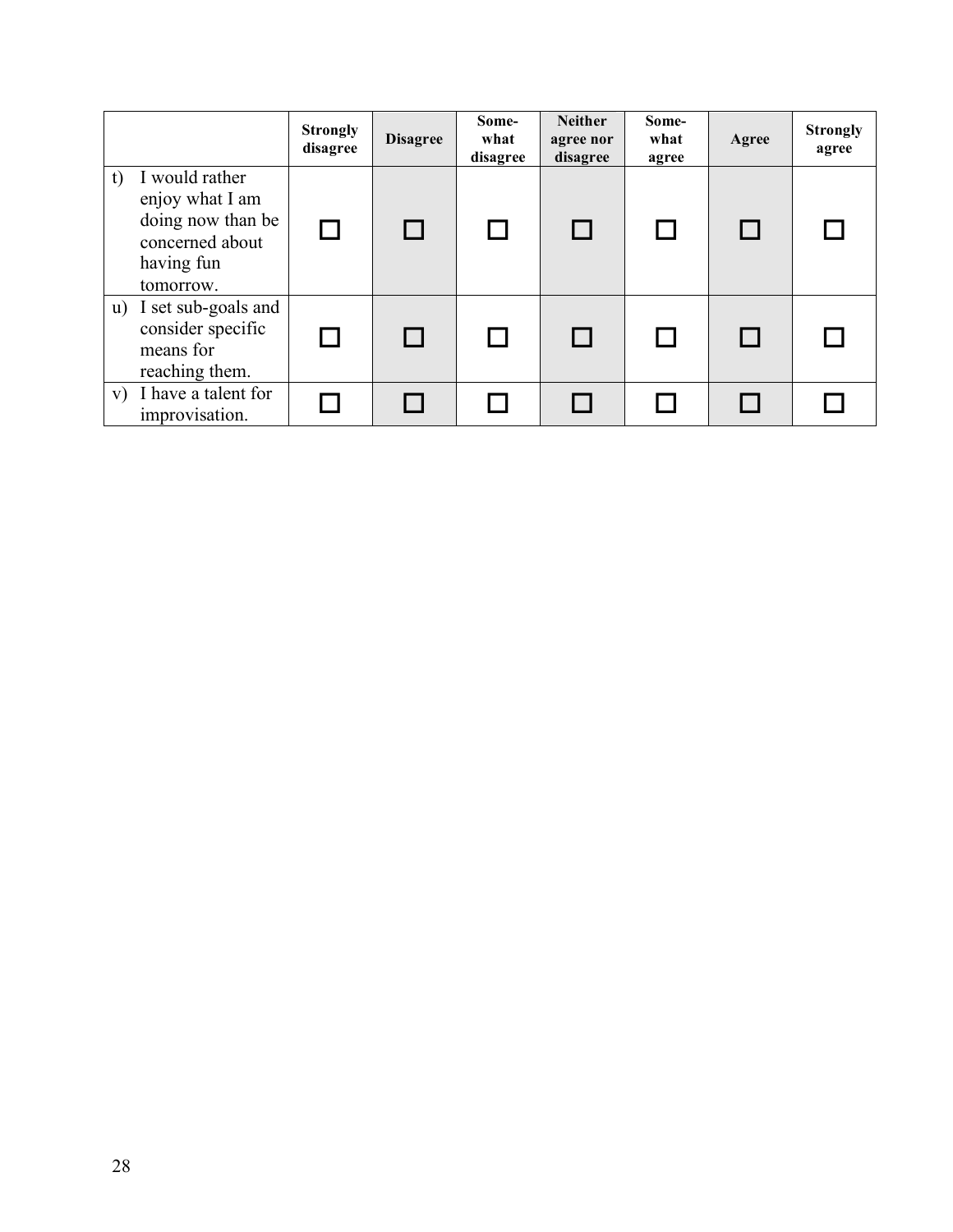1) Please indicate whether you agree or disagree with the following items. *Mark one box for each row*.

|                |                                                                                                                                                | <b>Strongly</b><br>agree            | Agree   | Uncertain                   | <b>Disagree</b> | <b>Strongly</b><br><b>Disagree</b> |
|----------------|------------------------------------------------------------------------------------------------------------------------------------------------|-------------------------------------|---------|-----------------------------|-----------------|------------------------------------|
| a.             | When I make plans they work<br>out as I expect.                                                                                                |                                     |         |                             | <b>Contract</b> |                                    |
| $\mathbf b$ .  | Fate (luck) usually determines<br>what happens to me.                                                                                          |                                     |         |                             |                 |                                    |
| $\mathbf{c}$ . | Hard work is the key to success.                                                                                                               |                                     |         |                             |                 |                                    |
| $d_{\cdot}$    | To make it in the world one<br>must have the right connections.                                                                                |                                     |         |                             |                 |                                    |
|                | 2) How often do you:<br>Mark one box for each row.                                                                                             |                                     |         |                             |                 |                                    |
|                |                                                                                                                                                | <b>Never</b>                        |         | <b>Sometimes Frequently</b> |                 | <b>Always</b>                      |
| a.             | Lend money to your friends?                                                                                                                    |                                     |         |                             |                 |                                    |
| b.             | Lend personal possessions to your<br>friends (for example; CDs, clothes,<br>bicycle, etc.)?                                                    |                                     |         |                             |                 |                                    |
| $c_{\cdot}$    | Intentionally leave the door to your<br>house or apartment unlocked (when<br>nobody is home)?                                                  |                                     |         |                             |                 |                                    |
|                | 3) Generally speaking, would you say that most people can be trusted or that you can't be<br>too careful in dealing with people? Mark one box. |                                     |         |                             |                 |                                    |
|                | Most people can be                                                                                                                             |                                     |         | Don't                       |                 |                                    |
|                | trusted<br>Can't be too careful                                                                                                                |                                     | Depends | know                        |                 |                                    |
|                |                                                                                                                                                |                                     |         |                             |                 |                                    |
|                | 4) Do you think most people would try to take advantage of you if they got a chance, or<br>would they try to be fair? Mark one box.            |                                     |         |                             |                 |                                    |
|                | Most people would try<br>to take advantage                                                                                                     | Most people would try to<br>be fair |         | Depends                     | Don't<br>know   |                                    |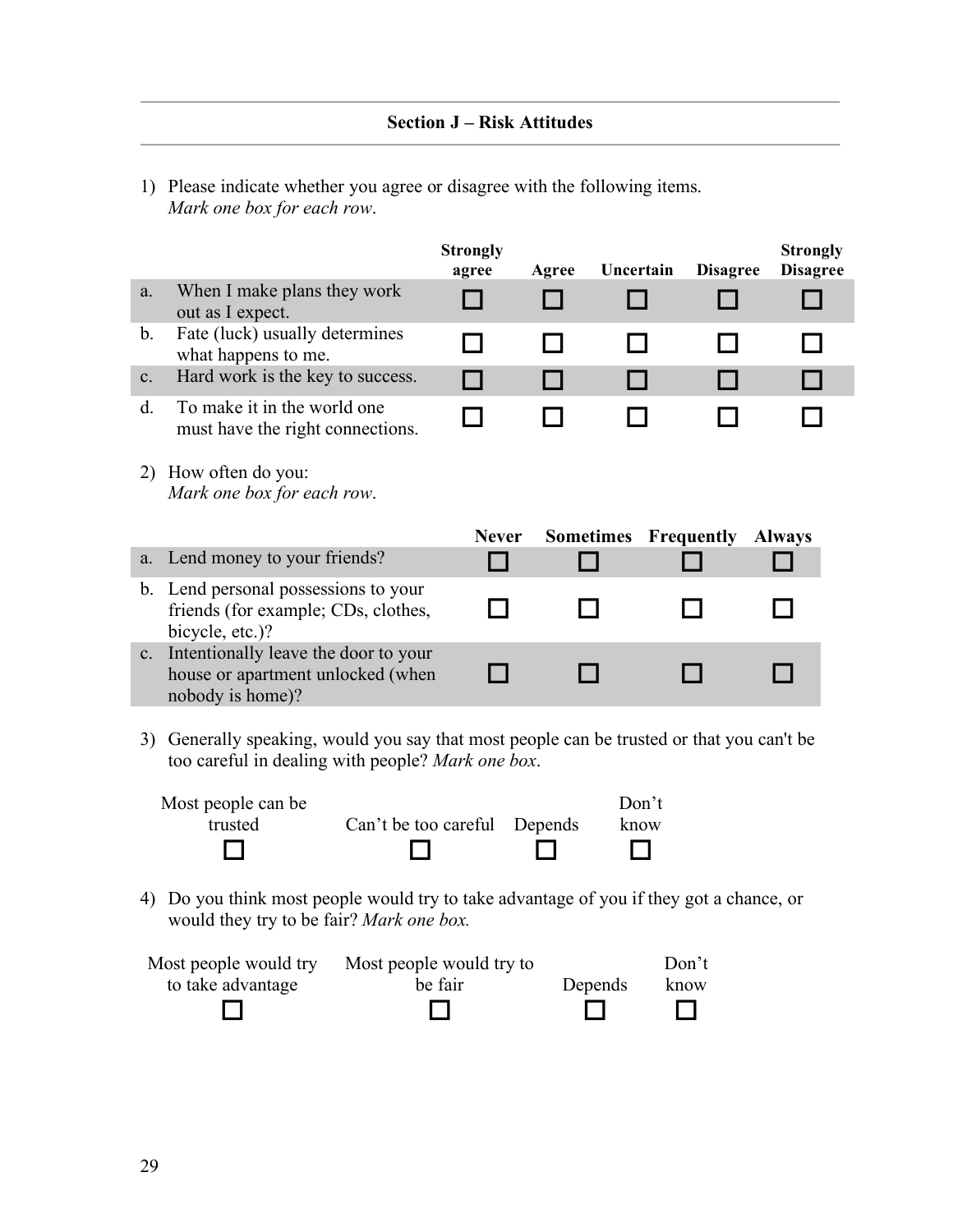5) Would you say that most of the time people try to be helpful, or that they are mostly just looking out for themselves? *Mark one box*.

|                   | Just look out for |         | Don't |
|-------------------|-------------------|---------|-------|
| Try to be helpful | themselves        | Depends | know  |
|                   |                   |         |       |

6) Please indicate the likelihood of your engaging in each activity. *Mark one box for each row*.

|                  |                                                                                           | <b>Extremely</b><br>unlikely | <b>Unlikely</b>          | <b>Not</b><br>sure | <b>Likely</b> | <b>Extremely</b><br>likely  |
|------------------|-------------------------------------------------------------------------------------------|------------------------------|--------------------------|--------------------|---------------|-----------------------------|
| a.               | Arguing with a friend who has a<br>very different opinion on an issue.                    |                              | <b>STEP</b>              | П                  | a s           | П                           |
| $\mathbf b$ .    | Buying an illegal drug for your<br>own use.                                               | П                            | $\mathbf{I}$             | $\Box$             | П             | П                           |
| $\mathbf{c}$ .   | Crossing a frozen lake with a car<br>or a snowmobile.                                     | П                            | □                        | □                  | П             | П                           |
| d.               | Cheating on an exam.                                                                      | $\overline{\phantom{0}}$     |                          | ┓                  | $\mathbf{r}$  | П                           |
| e.               | Disagreeing with your father on a<br>major issue.                                         | П                            | $\overline{\phantom{0}}$ | П                  | П             | П                           |
| f.               | Eating "expired" food products<br>that still "look okay."                                 |                              | $\mathcal{L}$            | $\Box$             | H             |                             |
| g.               | Exploring an unknown city or<br>section of town.                                          | П                            | П                        | П                  | П             | П                           |
| h.               | Forging somebody's signature.                                                             |                              |                          | $\Box$             | n di          |                             |
| $\mathbf{i}$ .   | Going camping in the wild.                                                                | П                            | $\Box$                   | П                  | П             | П                           |
| j.               | Illegally copying a music CD.                                                             | I.                           | $\blacksquare$           | $\Box$             | П             | П                           |
| k.               | Engaging in unprotected sex.                                                              | П                            | $\Box$                   | $\Box$             | П             | П                           |
| $\mathbf{1}$ .   | Never wearing a seat belt.                                                                | $\mathcal{L}$                | $\Box$                   | □                  | П             | П                           |
| m.               | Periodically engaging in a<br>dangerous sport (e.g., mountain<br>climbing or sky diving). | a s                          | П                        | П                  | П             | П                           |
| n.               | Regularly riding your bicycle<br>without a helmet.                                        | П                            | ┓                        | $\Box$             | П             | □                           |
| $\overline{0}$ . | Shoplifting a small item (e.g., a<br>lipstick or a pen).                                  | П                            | $\blacksquare$           | П                  | П             | П                           |
| p.               | Smoking a pack of cigarettes per<br>day.                                                  | $\Box$                       | $\sim$                   | $\Box$             | H             | $\mathcal{L}_{\mathcal{A}}$ |
| q.               | Speaking your mind about an<br>unpopular issue at school.                                 | ┓                            | $\Box$                   | ┓                  | П             | П                           |
| r.               | Trying bungee jumping.                                                                    |                              |                          |                    |               |                             |
| S.               | Wearing clothes that are different<br>from what your friends wear.                        |                              | ×.                       | J.                 | a l           | a l                         |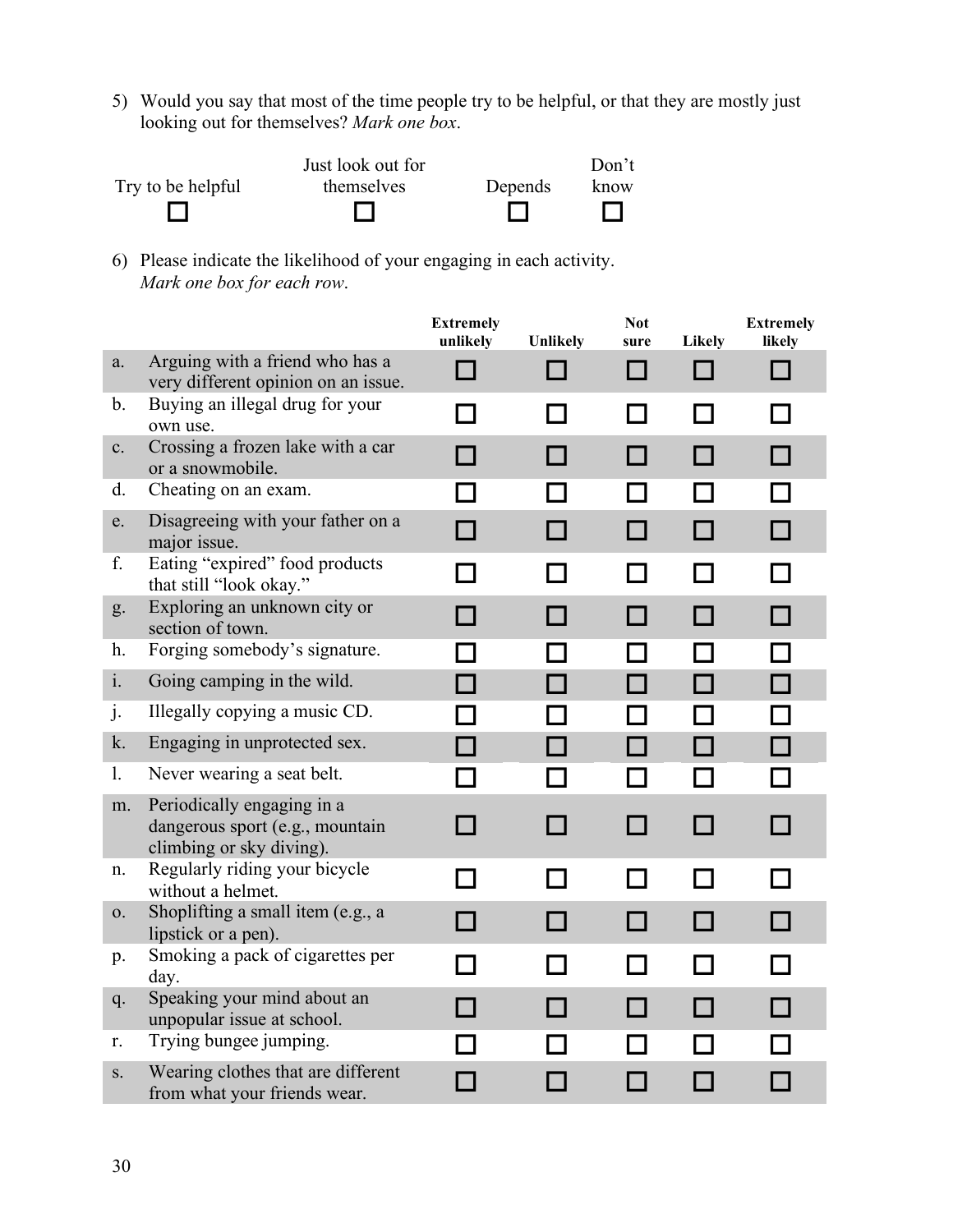#### **Section K – Finances, Attitudes towards finances**

|    | How important are the following in choosing a college or university you would like to<br>attend?                                               |
|----|------------------------------------------------------------------------------------------------------------------------------------------------|
|    | 1) Low expenses (tuition, books, room and board)                                                                                               |
|    | Not important<br>Somewhat important<br>Very important                                                                                          |
|    | 2) Availability of a scholarship, or grant                                                                                                     |
|    | Not important<br>Somewhat important<br>Very important                                                                                          |
|    | 3) Ability to attend school while living at home                                                                                               |
|    | Not important<br>Somewhat important<br>Very important                                                                                          |
| 4) | The strong reputation of the school's academic programs                                                                                        |
|    | Not important<br>Somewhat important<br>Very important                                                                                          |
|    | Now, a few questions about the way you manage your finances.                                                                                   |
|    | 5) Do you have credit cards? This would include VISA, MasterCard, American Express,<br>Diners Club/enRoute, gas station or retail store cards. |
|    | Yes                                                                                                                                            |

No **→ Skip to question 8**

6) IN TOTAL, how many credit cards with different account numbers do you USE?

**Cards** 

7) Do you USUALLY pay off credit card balances each month?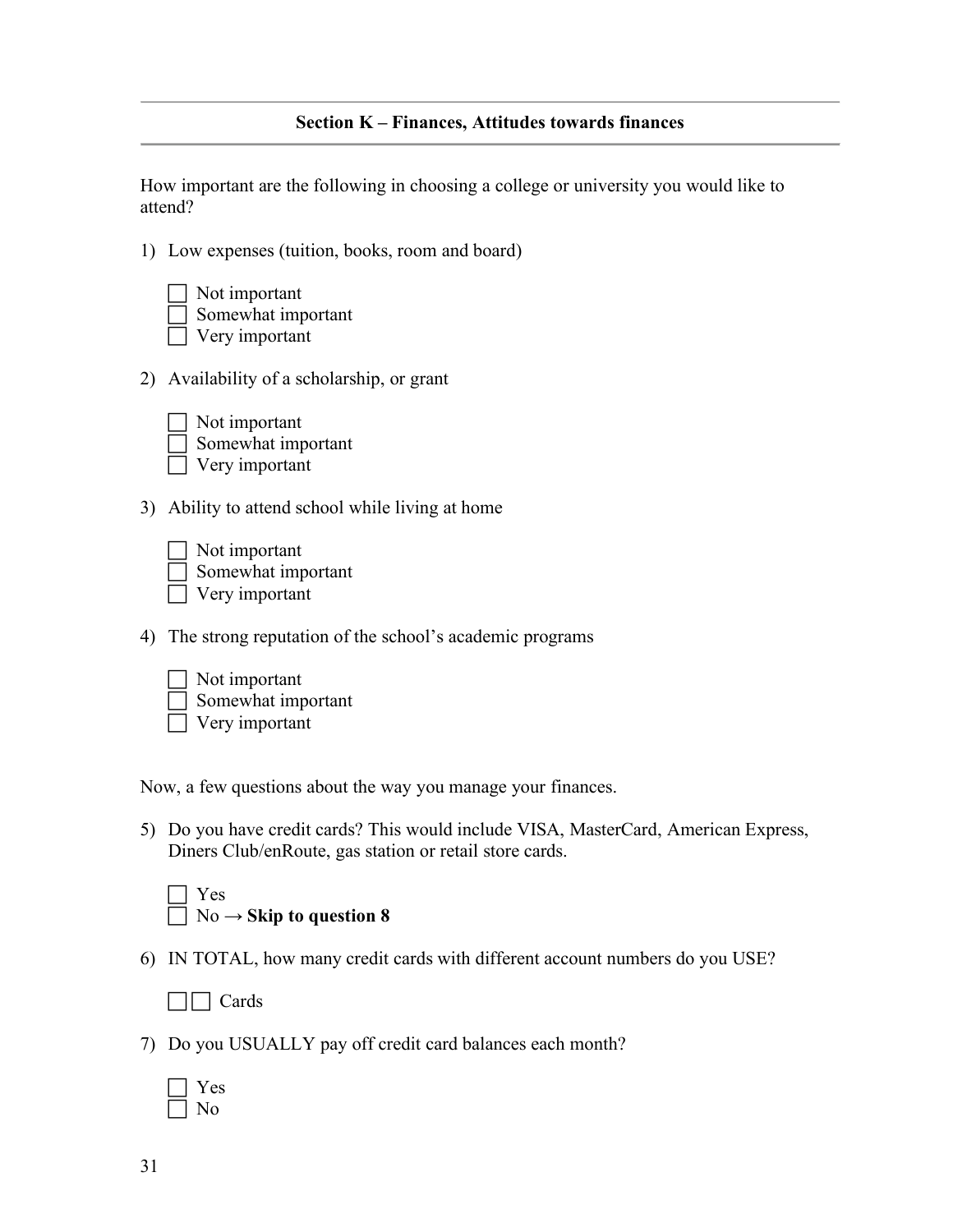- 8) Is there someone you could turn to for financial assistance if you were in financial difficulty?
	- Yes  $\exists$  No
- 9) Do you have a budget written down somewhere?

10) If you had to make an unexpected expenditure today of \$100 or more, would you … Mark all that apply.



11) And if the expenditure were \$500 or more? Mark all that apply.

| $\Box$ Use savings                      |  |  |  |
|-----------------------------------------|--|--|--|
| <b>Borrow</b> from a friend or relative |  |  |  |
|                                         |  |  |  |

- Borrow from a financial institution
- Use a credit card
- $\Box$  Sell something
- $\Box$  Other, please specify

12) In the past 12 months, would you say that your family spent:

|  |  |  |  | More than they earned |
|--|--|--|--|-----------------------|
|--|--|--|--|-----------------------|

As much as they earned

- Less than they earned
- I don't know

13) Do you consider your personal level of debt to be a burden?

14) Do you consider your family's level of debt to be a burden?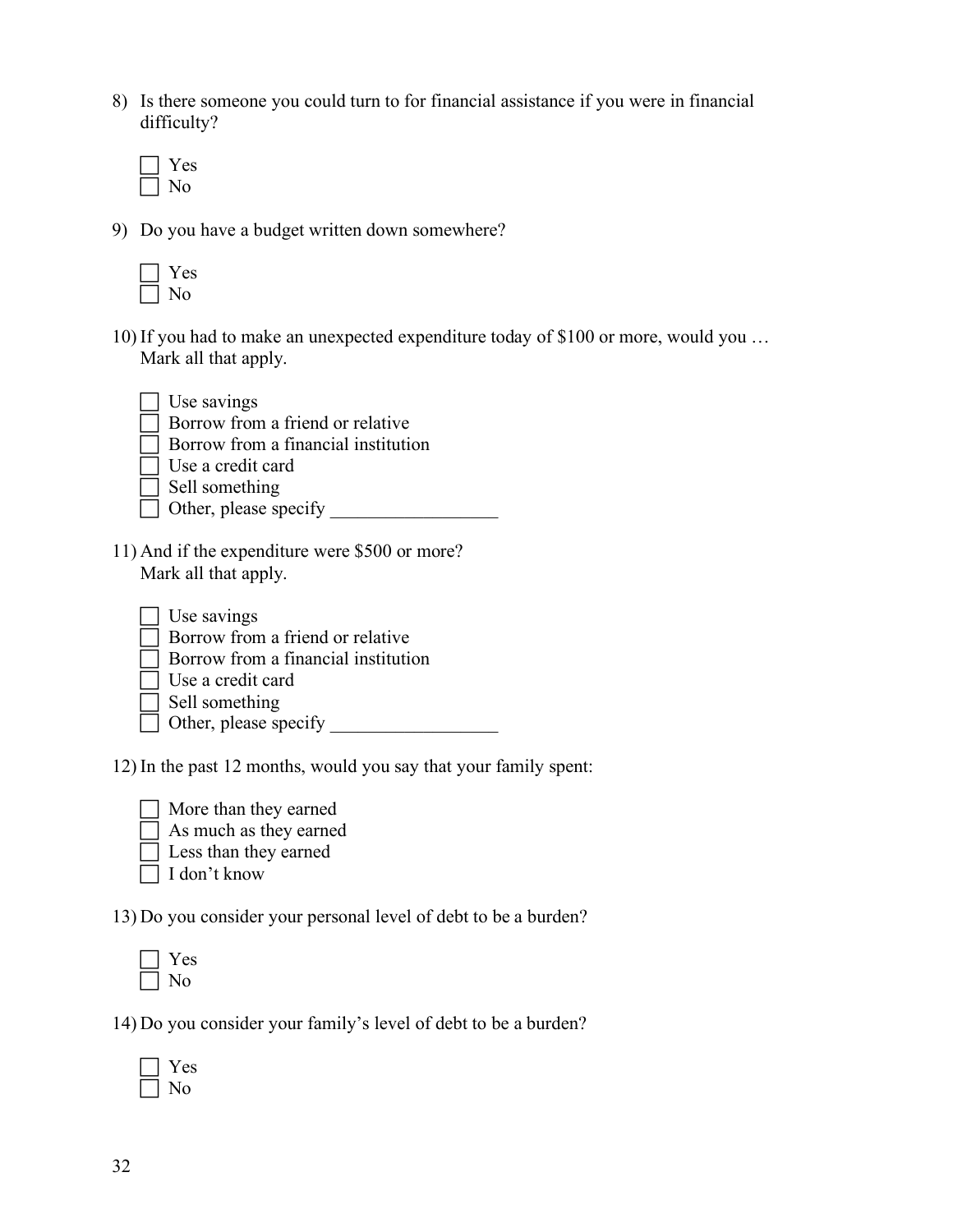15) Have you personally saved any money to finance your education after high school?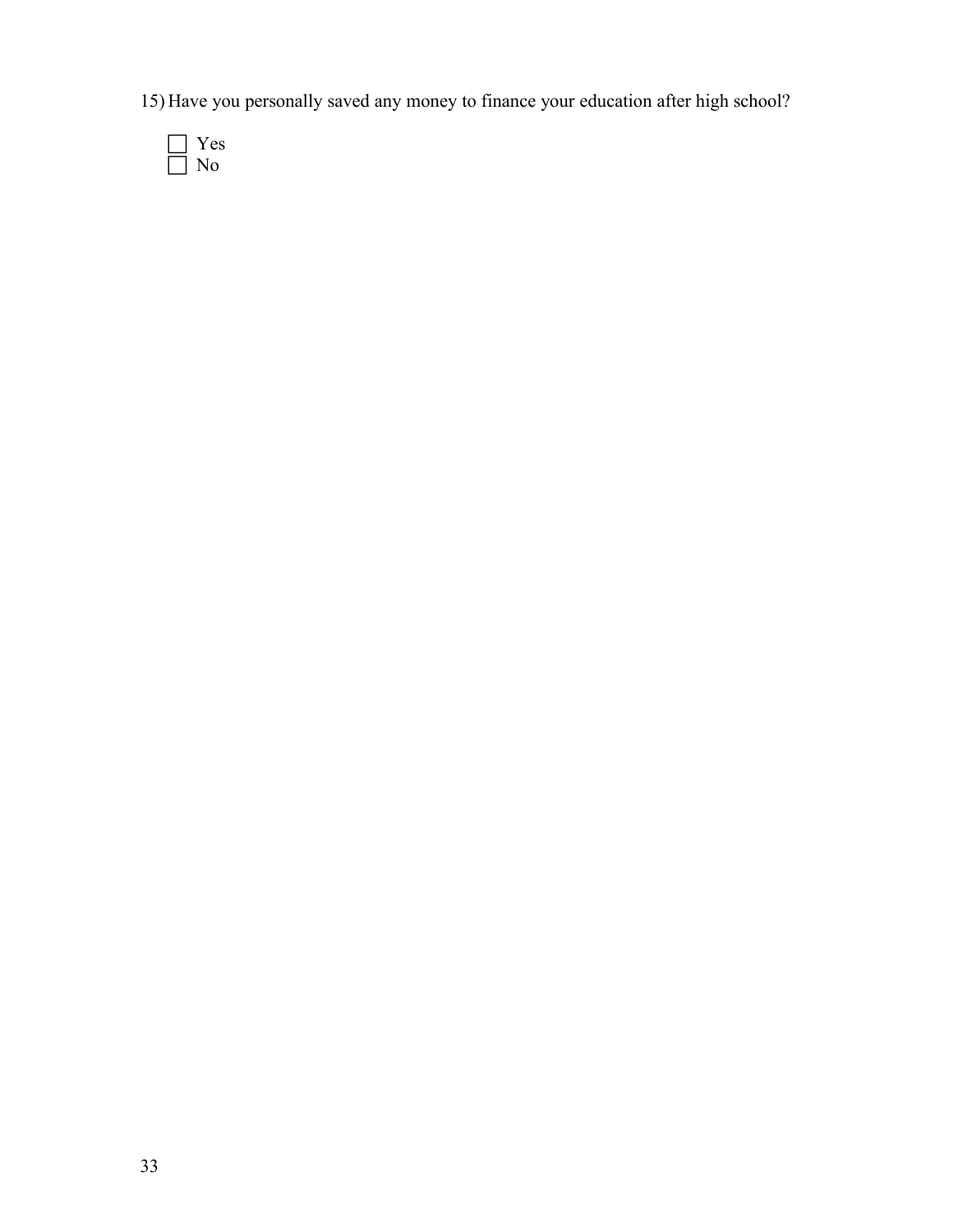*Reminder: All information you provide will be kept strictly confidential.*

- 1) How many times per month do your friends drink alcoholic beverages?
	- a. On the days they have a drink, how many drinks do your friends usually have?
- 2) How many times per month do they use marijuana or hash?
- 3) Do most of your friends smoke?
- 4) How many times per week do you smoke cigarettes?
	- a. On the days that you smoke, how many cigarettes do you smoke?
- 5) In the last four weeks, how many days were you absent when school was in session? (Count all the days you missed, including those for which you had permission from your family or school.) *Mark only one box*.

| None               |
|--------------------|
| One to three days  |
| Four to six days   |
| Seven to nine days |
| Ten or more days   |

- 6) Do your friends cut or skip school?
- 7) Did your school offer any activities outside class such as teams or clubs?

8) During your last year of high school, about how many hours each week did you usually spend participating in any school clubs, teams, or other school organizations?

| Zero                        |
|-----------------------------|
| Less than one hour per week |
| 1 to 3 hours                |
| 4 to 7 hours                |
| 8 to 14 hours               |
| 15 hours or more            |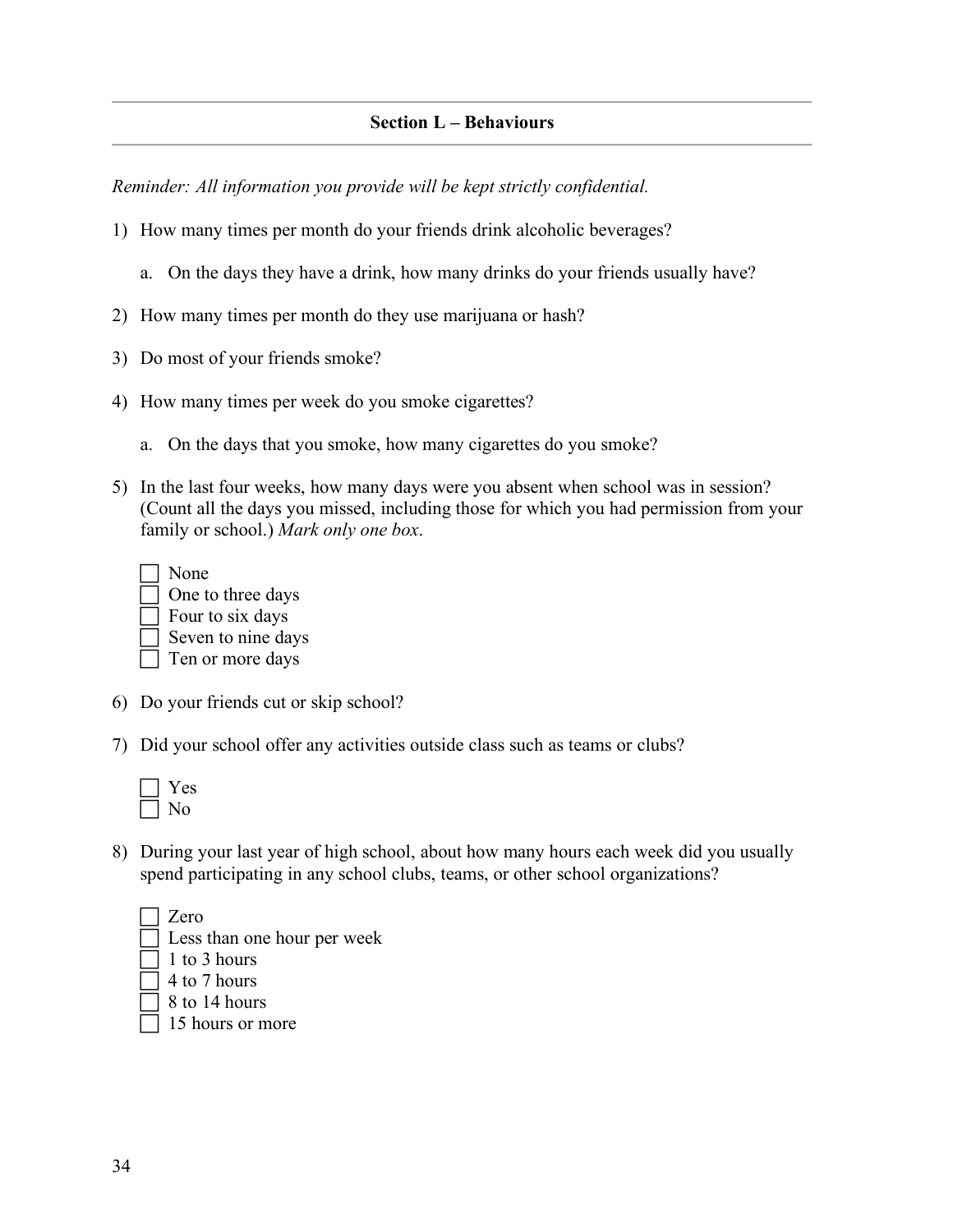9) During your last year of high school, about how many hours each week did you usually spend participating in any non-school clubs, teams, volunteer work or other organizations? For example: community sports, music lessons or youth groups not organized through school.



10) During the last school year, about how many hours each week did you do unpaid work in your family's business or farm, if they had one?



11) During the last school year, about how many hours each week did you work at a job for pay? Also count odd jobs for pay, but not work placements for school like Co-op or other work education programs.



15 hours or more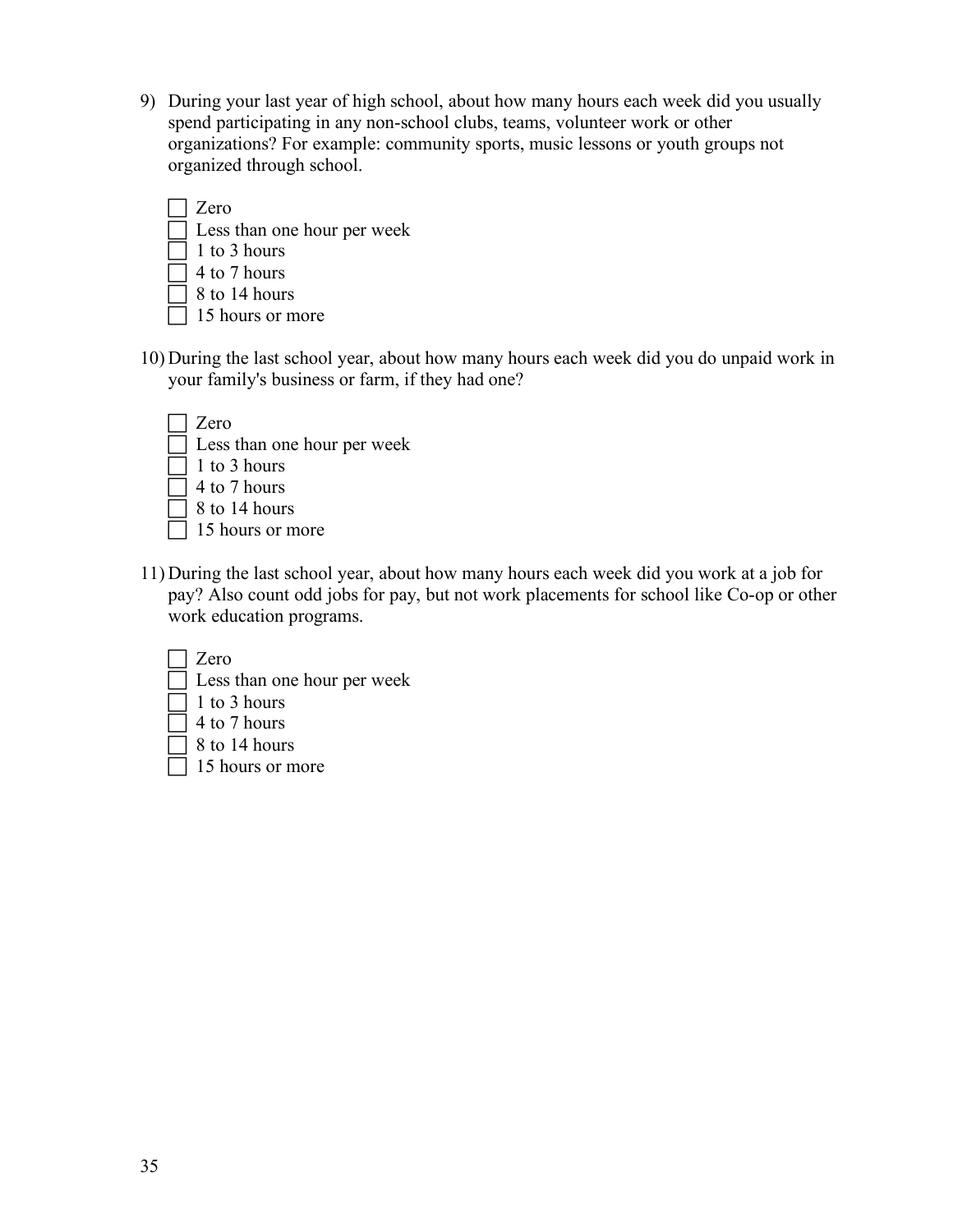1) After you answer this question, the survey is complete. Are you confident that you will be paid \$20 for showing up on time at your school for the last part of the study? (You will be able to sign up for a scheduled session after submitting this survey.)



16) This survey is anonymous, meaning we don't record your name with these answers, but sometimes the ID number assigned to you is misrecorded. We have to rely on other responses to match this survey to the other things you do in the study.

You indicated the following address as your permanent address, please modify it here if need be.

17) After you have completed all three parts of the study, you will be asked if you would like to participate in further research. Only then we will use the following information to contact you.

Please provide the name and address of a person through whom you anticipate being in touch with over the next two years.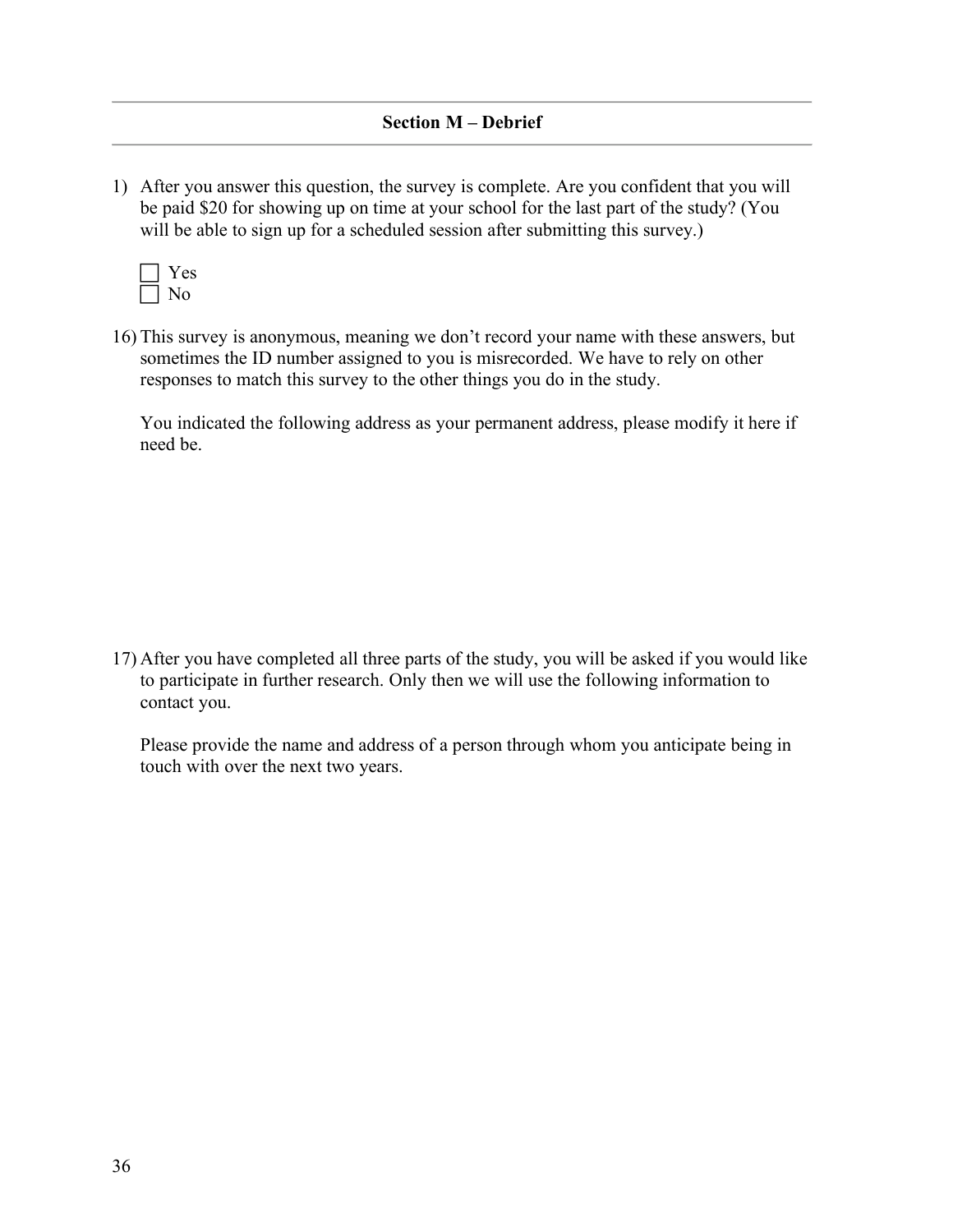#### **Survey of Parents**

#### **INTRO**

Hello, my name is ... and I work for Ekos Research Associates.

I'm calling because &&ACNAME has been invited to a research study at school, approved by the principal. As a Grade 12 student, permission from a parent or guardian is required, and &&ACNAME provided your name for this purpose, as well as to answer a short 5-minute survey.

## **LANGI**

Record language of correspondence

| <b>DO NOT ASK</b> |  |
|-------------------|--|
|                   |  |
| French            |  |

### **PRIV [0,0]**

This call may be recorded for quality control or training purposes.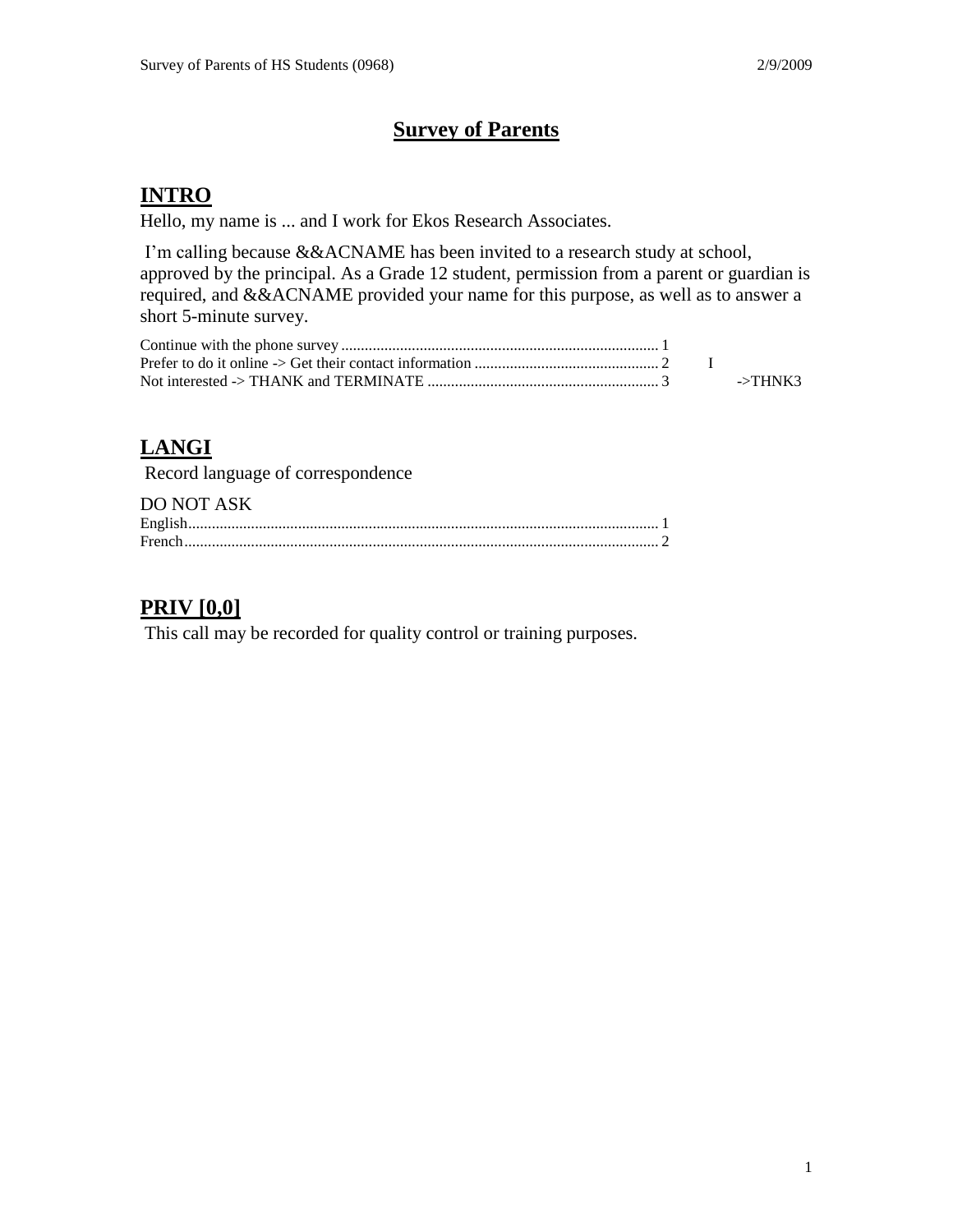#### **CONSENT**

The Canadian High School Choices study is funded by the Canada Millennium Scholarship Foundation and is being conducted by SRDC, a Canadian social research organization. The purpose of the study is to learn more about how students make financial decisions, in order to improve programs for education after high school.

Each student will be asked to do a Web survey on their own time, and take part in a group session at school during class time. All students receive \$20 just for participating. The Web survey takes about 20 minutes and asks students about their attitudes, behaviours and activities. At the class session, students are asked to make a series of choices between different kinds of financial rewards. At the end, one of their choices is selected at random, and they receive that financial reward. This could either be a cheque for an amount of money such as \$2, \$12, \$50 or in some cases up to \$700, or a grant or loan of up to \$4000 they can use for full-time education or training after high school, if they choose.

All survey and session information is held strictly confidential by the researchers and is never presented in a way that could be linked to individuals. Participation is voluntary and you or your child can contact the researchers at any time if you have questions.

Do you consent to your son/daughter participating in the Canadian High School Choices study?

| Me |  |
|----|--|

### **CONS2**

Thank you. Can I proceed with the parent/guardian survey I mentioned, it will only take 5-10 minutes?

## **PSEX**

| Record gender of respondent |  |
|-----------------------------|--|
| DO NOT ASK                  |  |
|                             |  |
|                             |  |

### **QAGE**

| What is your age? |  |
|-------------------|--|
|                   |  |
|                   |  |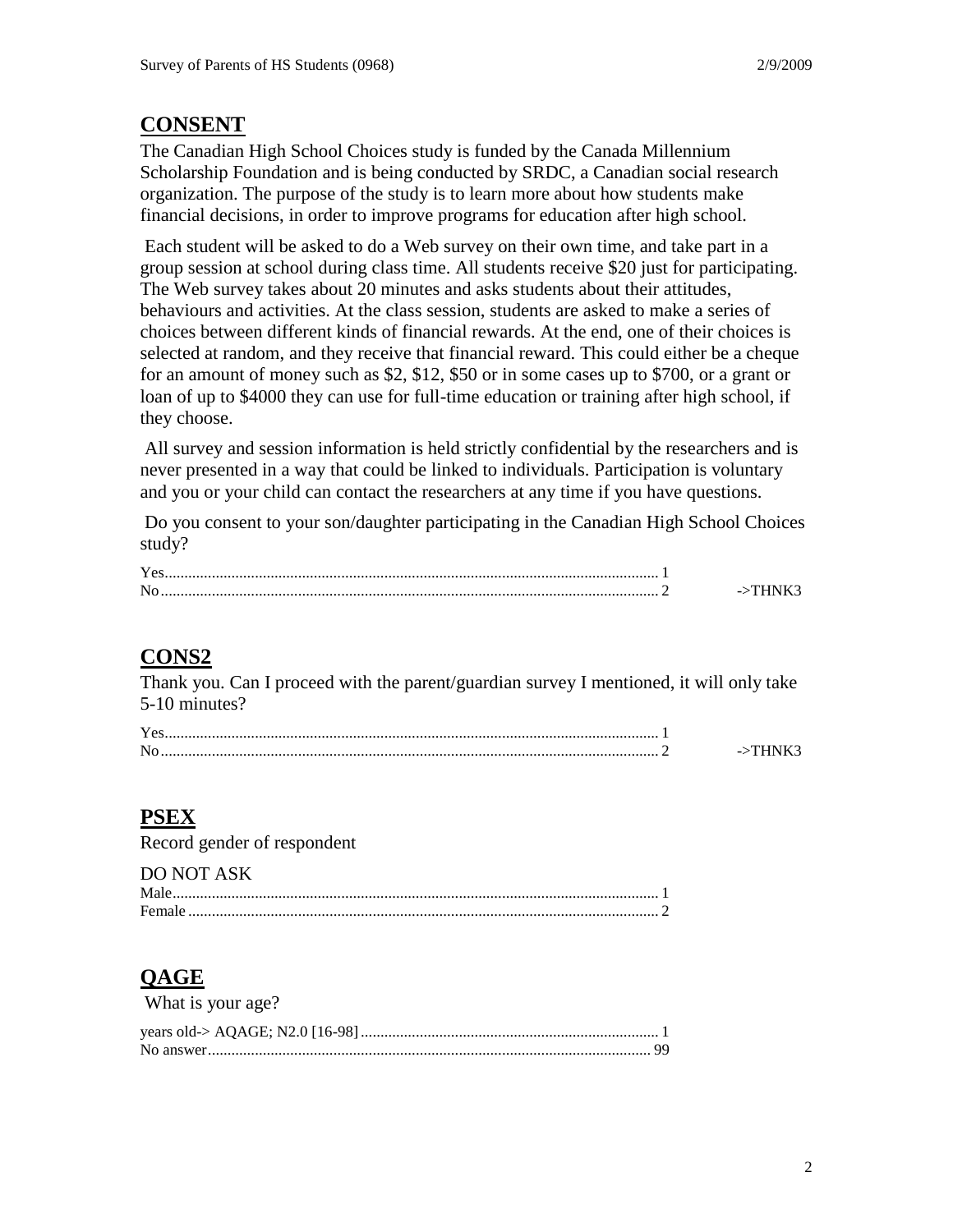## **QCAGE**

What is your child's birth date?

| Date (in the format: YYYYMMDD) -> AQCAGE; D [19880101-19941231]  1 |  |
|--------------------------------------------------------------------|--|
|                                                                    |  |

## **Q3**

How important is it to you that your child gets more education after high school?

# **Q4**

What is the highest level of education that you hope your child will achieve?

# **Q5**

Is there anything standing in your child's way of going that far?

| N <sub>0</sub> |  |
|----------------|--|
|                |  |

### **Q5B [1,9]**

If... Q5.EQ.1

If yes, what is it?

Mark all that apply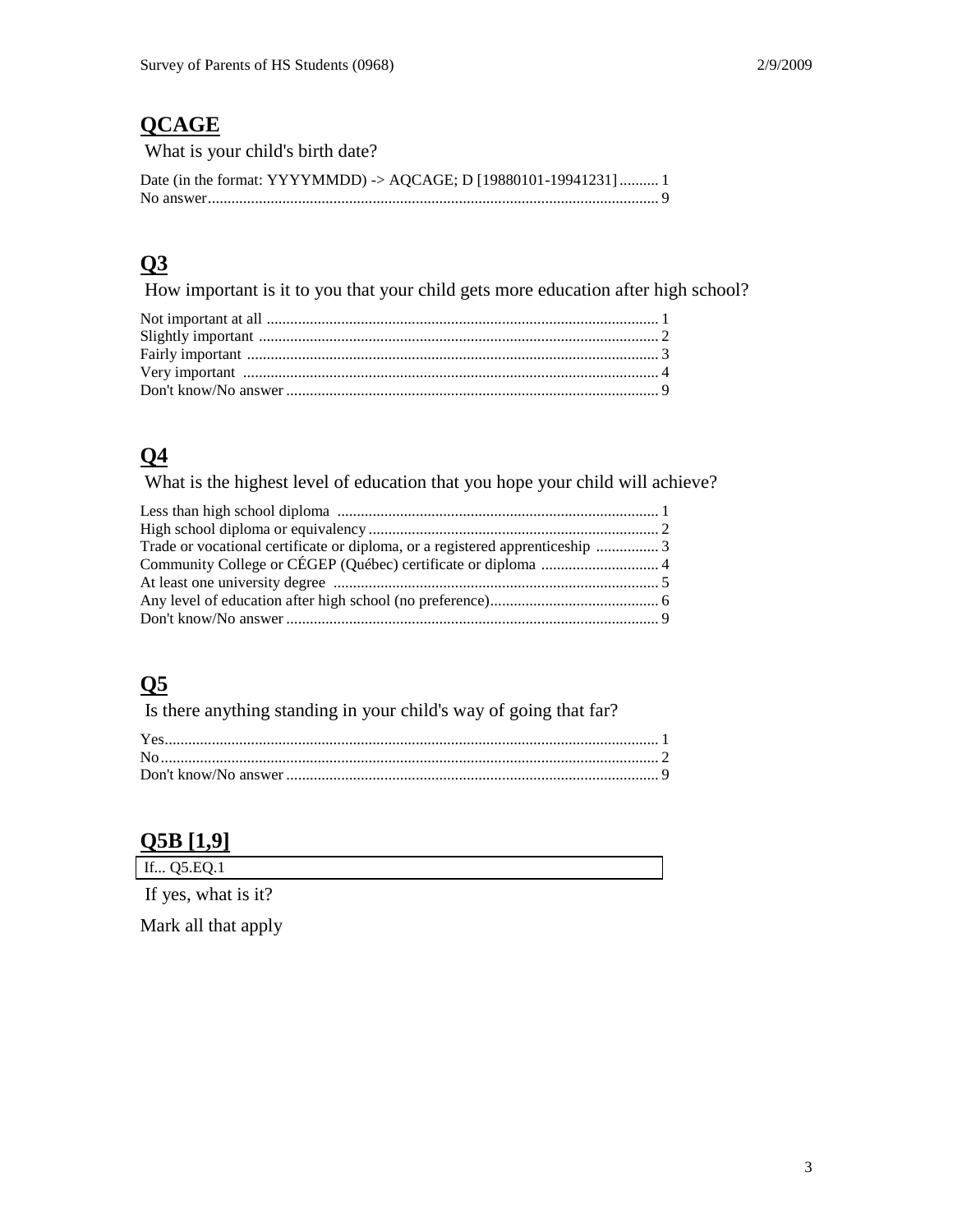| Won't have requirements to get in (marks too low/current courses limit choices)  5 |                |  |
|------------------------------------------------------------------------------------|----------------|--|
|                                                                                    |                |  |
|                                                                                    | $\overline{B}$ |  |
|                                                                                    |                |  |
| LANGUAGE BARRIERS (INCLUDES DIFFICULTIES IN                                        |                |  |
|                                                                                    |                |  |
|                                                                                    |                |  |

# **Q6**

Have you done anything specific to ensure that your child will have money for further education after high school?

| Yes. 1 |  |
|--------|--|
|        |  |
|        |  |

## **Q6B [1,10]**

| If Q6.EQ.1 |
|------------|
|------------|

If yes, what have you done?

| Mark all that apply                                       |      |  |
|-----------------------------------------------------------|------|--|
|                                                           |      |  |
|                                                           |      |  |
|                                                           |      |  |
|                                                           |      |  |
|                                                           |      |  |
|                                                           |      |  |
|                                                           |      |  |
|                                                           | – B  |  |
|                                                           | - BX |  |
|                                                           |      |  |
| OTHER SOURCES: INHERITANCE, TRUST FUND, INSURANCE POLICY, |      |  |
|                                                           |      |  |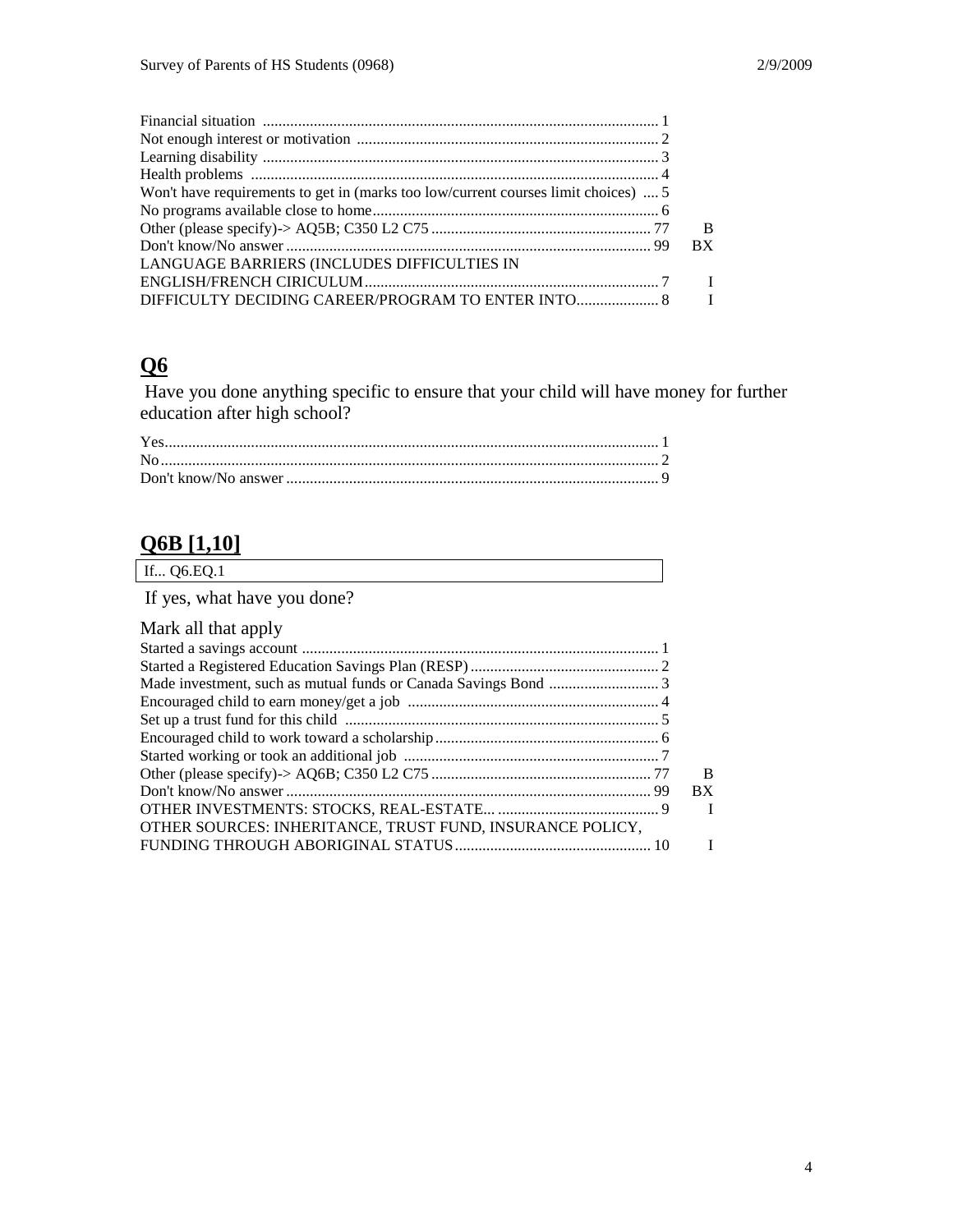### **Q7**

What is the highest level of education you have ever completed?

### **Q8**

What is the highest level of education your spouse ever completed?

| SOME POST-SECONDARY (IE. SOME COLLEGE, SOME UNIVERSITY)  8 |
|------------------------------------------------------------|

## **Q9**

Would you say the total income, before deductions, of all family members living in your household in 2007 was...?

#### **Q9B**

If less than \$40,000, would you say it was...?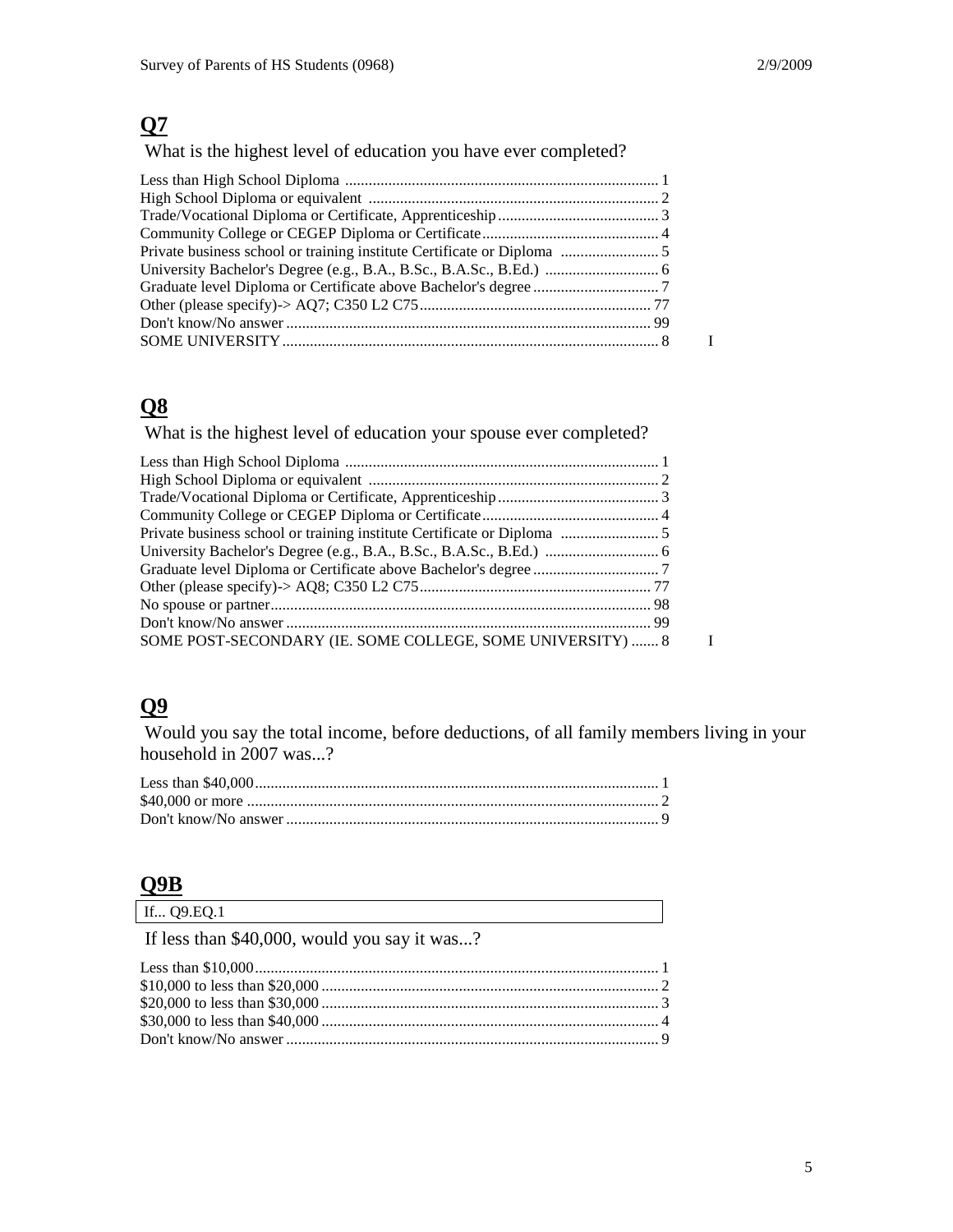#### $Q9C$

| If Q9.EQ.2                                                                 |  |
|----------------------------------------------------------------------------|--|
| If \$40,000 or more, would you say it was?                                 |  |
|                                                                            |  |
|                                                                            |  |
|                                                                            |  |
|                                                                            |  |
| $\frac{1}{2}$ 000 to less than $\frac{100}{200}$ 000 000 000 $\frac{5}{2}$ |  |

## $Q10$

Do either you or your spouse identify yourself as an Aboriginal person?

# $Q11$

Are either you or your spouse a Treaty Indian or a Registered Indian as defined by the Indian Act of Canada?

# $Q12$

Are either you or your spouse a member of an Indian Band/First Nation?

## $Q13$

Were you born in Canada?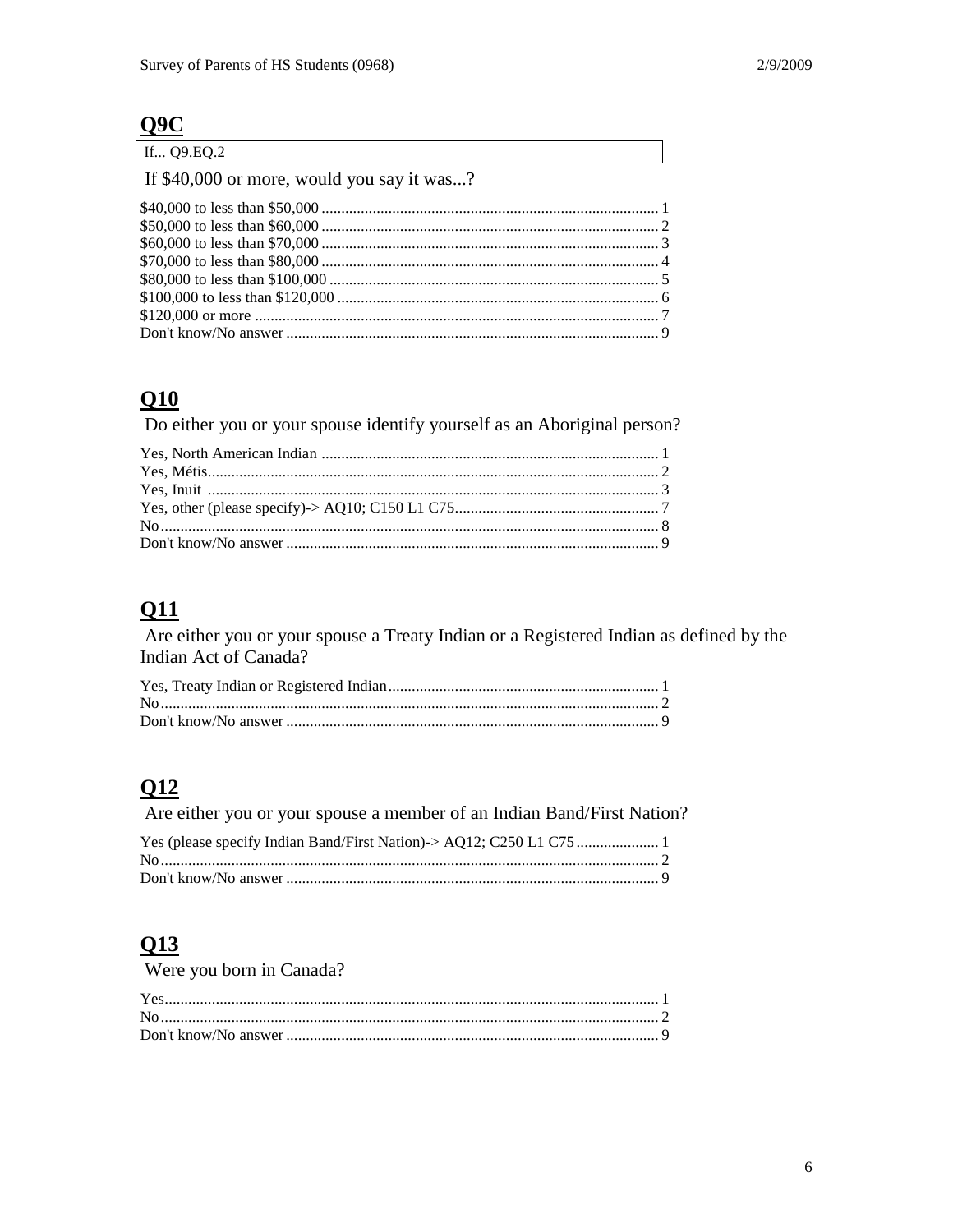## $Q13B$

| If Q13.NE.1                                |  |
|--------------------------------------------|--|
| What is your immigration status in Canada? |  |
|                                            |  |
|                                            |  |
|                                            |  |
|                                            |  |
|                                            |  |
|                                            |  |
|                                            |  |

## **Q13C**

| If 013B.EO.1                            |  |
|-----------------------------------------|--|
| When did you become a Canadian citizen? |  |
|                                         |  |
|                                         |  |

## $Q13D$

| If Q13B.EQ.2                                               |  |
|------------------------------------------------------------|--|
| When did you become a landed immigrant/permanent resident? |  |
|                                                            |  |
|                                                            |  |

# $Q13E$

| If 013B.EO.3                   |  |
|--------------------------------|--|
| When did you become a refugee? |  |
|                                |  |
|                                |  |

## $Q14$

Was your child born in Canada?

٦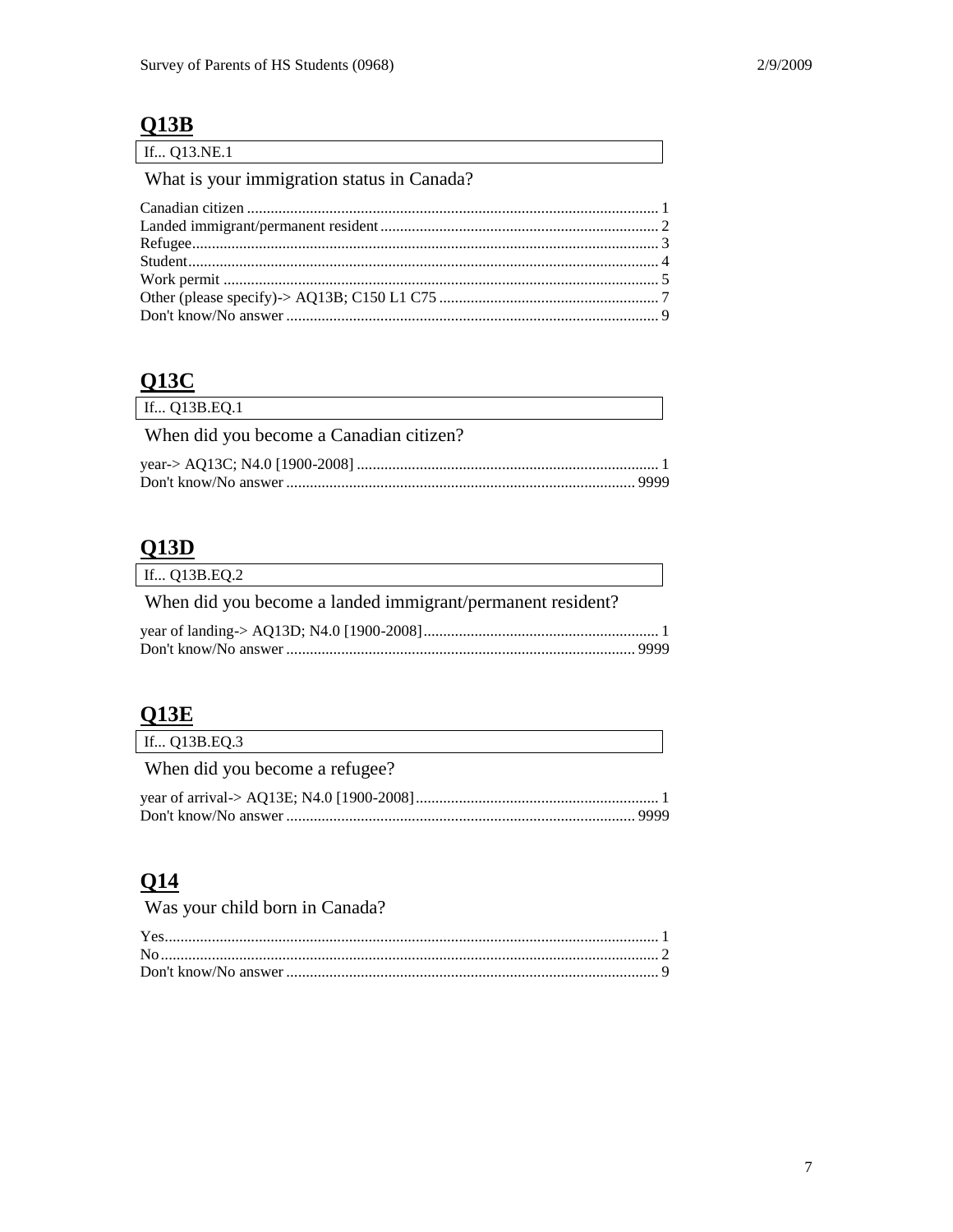## $Q14B$

| If Q14.NE.1                                        |  |
|----------------------------------------------------|--|
| What is your child's immigration status in Canada? |  |
|                                                    |  |
|                                                    |  |
|                                                    |  |
|                                                    |  |
|                                                    |  |
|                                                    |  |
|                                                    |  |
|                                                    |  |

## **Q14C**

| If 014B.EO.1                                   |  |
|------------------------------------------------|--|
| When did your child become a Canadian citizen? |  |
|                                                |  |
|                                                |  |

## $Q14D$

| If Q14B.EQ.2                                                      |  |
|-------------------------------------------------------------------|--|
| When did your child become a landed immigrant/permanent resident? |  |
|                                                                   |  |

## $Q14E$

| If Q14B.EQ.3                          |  |
|---------------------------------------|--|
| When did your child become a refugee? |  |
|                                       |  |
|                                       |  |

## $Q15A$

How many people lived in your home in 2008?

| QQ |  |
|----|--|